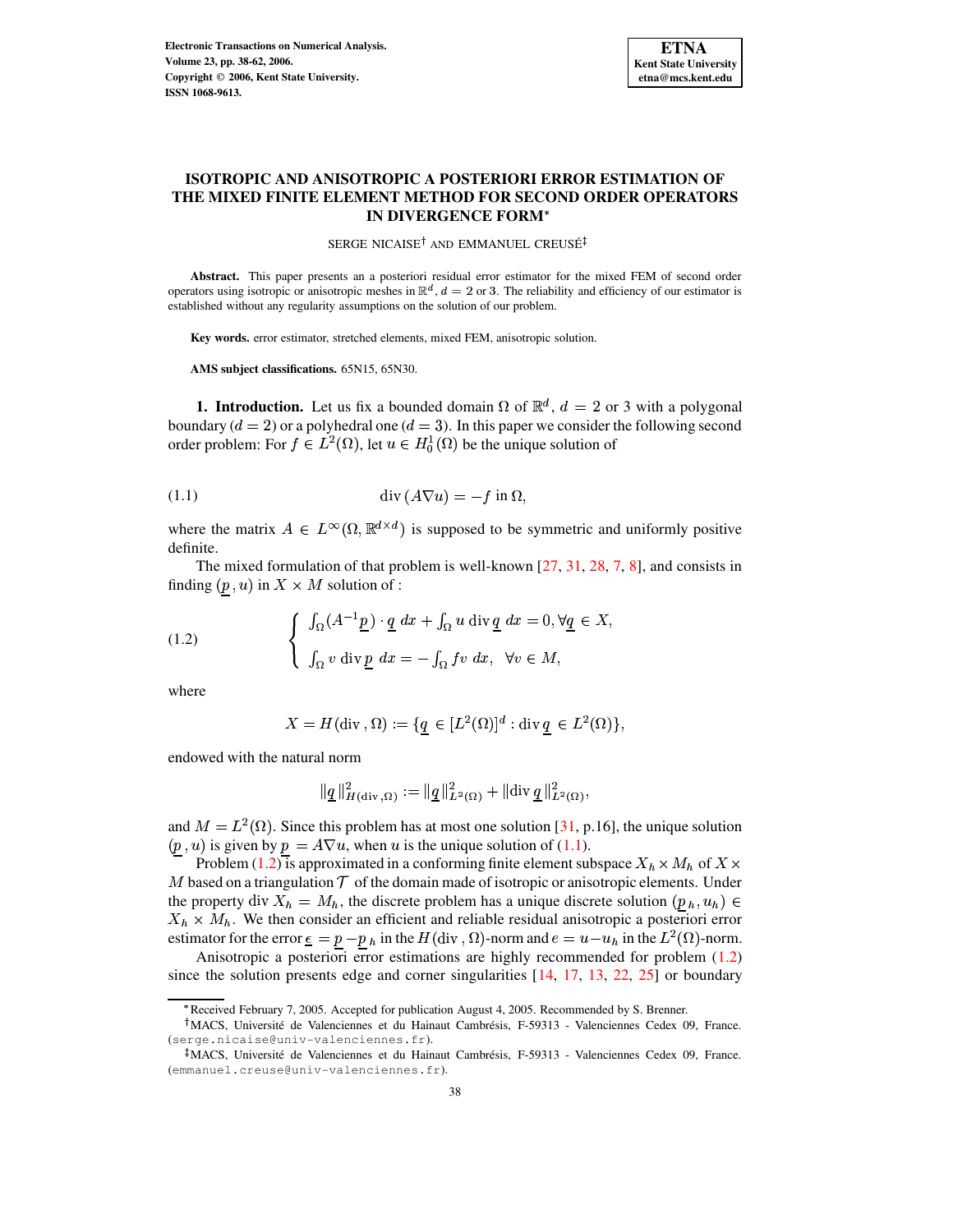layers [\[23,](#page-24-7) [24\]](#page-24-8), for which the use of such elements is more appropriate than isotropic ones (see [\[3,](#page-22-0) [18\]](#page-24-9) for the treatment of standard elliptic problems). For corner singularities in 2D or edge singularities in 3D a priori error estimations are available in special geometries [\[15,](#page-24-10) [30\]](#page-24-11) but require the explicit knowledge of the singularities which may require some numerical efforts.

Isotropic a posteriori error estimators for standard elliptic boundary value problems are currently well understood (see for instance [\[32\]](#page-24-12) and the references cited there). The extension of these methods to anisotropic meshes starts with the recent works [\[29,](#page-24-13) [18,](#page-24-9) [16,](#page-24-14) [12\]](#page-23-3). The analysis of isotropic a posteriori error estimators for the mixed finite element method were initiated in  $[6, 2, 8]$  $[6, 2, 8]$  $[6, 2, 8]$  $[6, 2, 8]$  $[6, 2, 8]$  but the estimator is efficient and reliable in a non-natural norm  $[6, 2]$  $[6, 2]$  or it is efficient and reliable but under the  $H^2$ -regularity of the solution of [\(1.1\)](#page-0-0) [\[8\]](#page-23-1) (which is often not the case, see also [\[9\]](#page-23-5) for the elasticity system). Therefore the goal of this paper is to extend the method from [\[8\]](#page-23-1) to the case of isotropic or anisotropic meshes in 2D and 3D, using some techniques from [\[18\]](#page-24-9), and moreover without any regularity assumptions on the solution of  $(1.1)$ .

The organization of the paper is the following: Section [2](#page-1-0) recalls the discretization of our problem, introduces some anisotropic quantities, some mild assumptions on the meshes and some natural conditions on the finite element spaces. In Section [3](#page-5-0) we give some anisotropic interpolation error estimates for Clément type interpolation and prove the uniform discrete inf-sup condition. Some examples of elements satisfying our theoretical assumptions are presented in Section [4.](#page-8-0) There we further give sufficient conditions on the meshes ensuring the stability of the scheme. The efficiency and reliability of the error are established in Section [5.](#page-15-0) Finally Section [6](#page-20-0) is devoted to numerical tests which confirm our theoretical analysis.

Let us finish this introduction with some notation used in the whole paper: The  $L^2(D)$ norm will be denoted by  $\|\cdot\|_D$ . In the case  $D = \Omega$ , we will drop the index  $\Omega$ . The usual norm and seminorm of  $H^1(D)$  are denoted by  $\|\cdot\|_{1,D}$  and  $|\cdot|_{1,D}$ . The notation  $\underline{u}$  means that the quantity u is a vector and  $\nabla \underline{u}$  means the matrix  $(\partial_j u_i)_{1 \le i,j \le d}$  (*i* being the index of row and *j* the index of column). For a vector function <u>u</u> we denote by <u>curl  $\underline{u} = \partial_1 u_2 - \partial_2 u_1$ </u> in 2D and curl  $\underline{u} = (\partial_2 u_3 - \partial_3 u_2, \partial_3 u_1 - \partial_1 u_3, \partial_1 u_2 - \partial_2 u_1)^T$  in 3D. On the other hand in 2D for a scalar function  $\phi$  we write curl  $\phi = (\partial_2 \phi, -\partial_1 \phi)^T$  (note that the curl of a twodimensional vector field is a scalar but in order to avoid a multiplicity of notation we denote it as a vector since no confusion is possible). Finally, the notation  $a \leq b$  and  $a \sim b$  means the existence of positive constants  $C_1$  and  $C_2$  (which are independent of  $\mathcal T$  and of the function under consideration) such that  $a \leq C_2 b$  and  $C_1 b \leq a \leq C_2 b$ , respectively.

<span id="page-1-0"></span>**2. Discretization of the problem.** The domain  $\Omega$  is discretized by a conforming mesh  $\mathcal{T}$ , cf. [\[10\]](#page-23-6). In 2D, all elements are either triangles or rectangles. In 3D the mesh consists either of tetrahedra, of rectangular hexahedra, or of rectangular pentahedra (i.e. prisms where the triangular faces are perpendicular to the rectangular faces), cf. also the figures of Section [2.2.](#page-2-0) The restriction to rectangles, rectangular hexahedra or rectangular pentahedra is only made for the sake of simplicity; the extension to parallelogram, hexahedra or pentahedra is straightforward using affine transformations.

Elements will be denoted by  $T$ ,  $T_i$  or  $T'$ , its edges (in 2D) or faces (in 3D) are denoted by  $E$ . The set of all (interior and boundary) edges (2D) or faces (3D) of the triangulation will be denoted by  $\mathcal E$ . Let  $\underline{x}$  denote a nodal point, and let  $\mathcal N_{\overline{\Omega}}$  be the set of nodes of the mesh. The measure of an element or edge/face is denoted by  $|T| := meas_d(T)$  and  $|E| := meas_{d-1}(E)$ , respectively.

For an edge E of a 2D element T introduce the *outer normal vector* by  $\underline{n} = (n_x, n_y)^\top$ . Similarly, for a face E of a 3D element T set  $\underline{n} = (n_x, n_y, n_z)^\top$ . From now, the word "face" will denote either an edge in the 2D case or a face in the 3D case. Furthermore, for each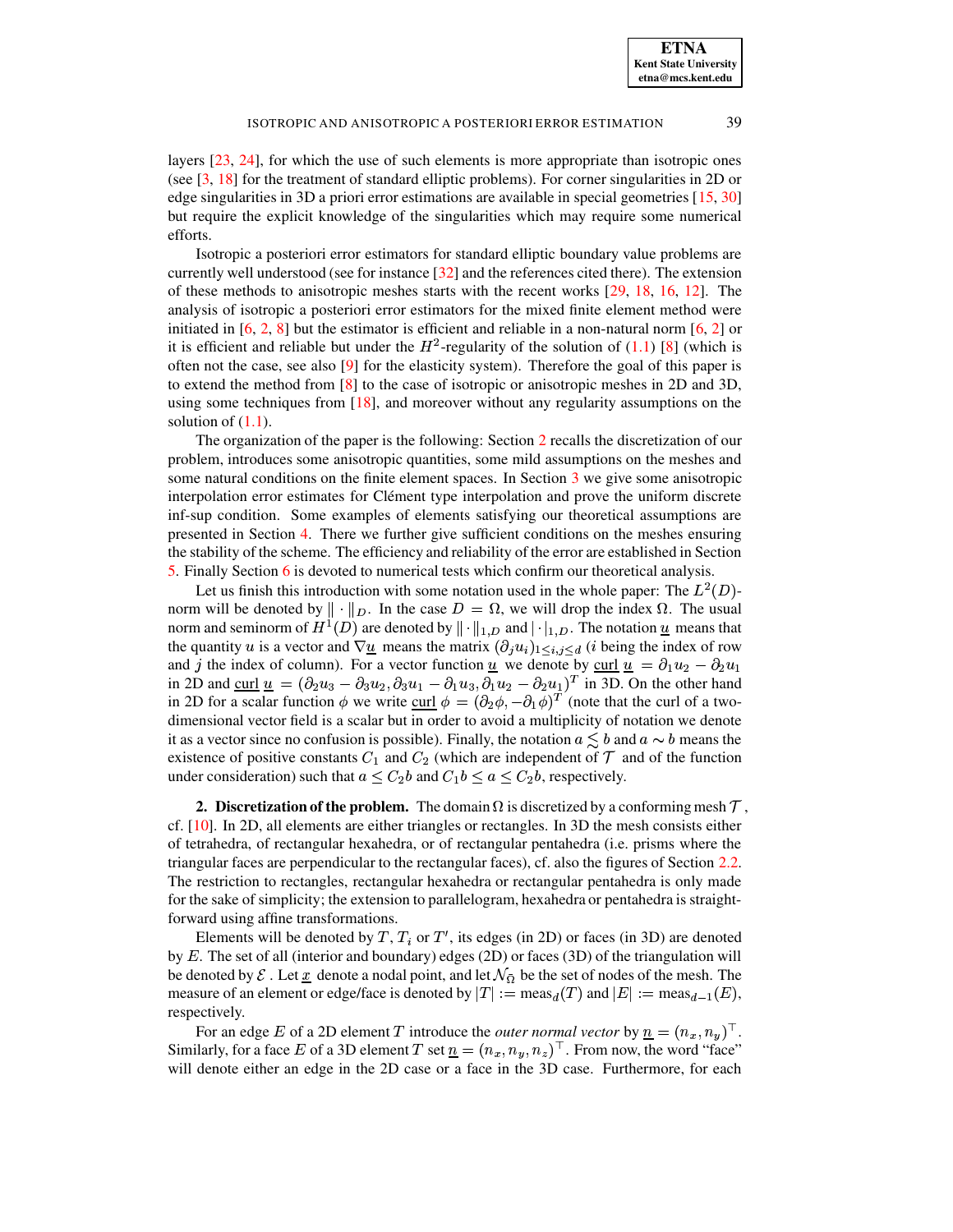face E we fix one of the two normal vectors and denote it by  $n_E$ . In the 2D case introduce additionally the *tangent vector*  $\underline{t} = \underline{n}^{\perp} := (-n_y, n_x)^{\top}$  such that it is oriented positively (with respect to T). Similarly set  $\underline{t}_E := \underline{n}_E^{\perp}$ .

The jump of some (scalar or vector valued) function v across a face E at a point  $y \in E$ is then defined as

$$
\llbracket v(\underline{y}) \rrbracket_E := \begin{cases} \lim_{\alpha \to +0} v(\underline{y} + \alpha \underline{n}_E) - v(\underline{y} - \alpha \underline{n}_E) & \text{for an interior face } E, \\ v(y) & \text{for a boundary face } E. \end{cases}
$$

Note that the sign of  $[[v]]_E$  depends on the orientation of  $\underline{n}_E$ . However, terms such as a gradient jump  $[\![\nabla v \, \underline{n}_E]\!]_E$  are independent of this orientation.

Furthermore one requires local subdomains (also known as patches). As usual, let  $\omega_T$  be the union of all elements having a common face with T. Similarly let  $\omega_E$  be the union of the elements having E as face. By  $\omega_x$  we denote the union of all elements having  $\underline{x}$  as node.

Later on we specify additional, mild mesh assumptions that are partially due to the anisotropic discretization.

**2.1. Discrete formulation.** The discrete problem associated with (1.2) is to find  $(p_h, u_h) \in$  $X_h \times M_h$  such that

<span id="page-2-1"></span>(2.1) 
$$
\begin{cases} \int_{\Omega} (A^{-1} \underline{p}_h) \cdot \underline{q}_h dx + \int_{\Omega} u_h \operatorname{div} \underline{q}_h dx = 0, \forall \underline{q}_h \in X_h \\ \int_{\Omega} v_h \operatorname{div} \underline{p}_h dx = - \int_{\Omega} f v_h dx, \quad \forall v_h \in M_h, \end{cases}
$$

where  $X_h$  (resp.  $M_h$ ) is a finite dimensional subspace of X (resp. M).

Recall that the errors are defined by

$$
\underline{\epsilon} := \underline{p} - \underline{p}_h, \ e := u - u_h
$$

Therefore subtracting (1.2) with  $q = q_h$  and  $v = v_h$  from (2.1) we obtain the 'Galerkin orthogonality' relations

<span id="page-2-2"></span>(2.2) 
$$
\int_{\Omega} (A^{-1} \underline{\epsilon}) \cdot \underline{q}_h dx + \int_{\Omega} e \operatorname{div} \underline{q}_h dx = 0, \forall \underline{q}_h \in X_h,
$$

$$
(2.3) \qquad \qquad \int_{\Omega} v_h \, \mathrm{div} \, \underline{\epsilon} \, \, dx = 0, \ \ \forall v_h \in M_h.
$$

<span id="page-2-0"></span>2.2. Some anisotropic quantities. In our exposition  $T$  can be a triangle or rectangle (2D case), or a tetrahedron, a (rectangular) hexahedron, or a prismatic pentahedron (3D case).

Parts of the analysis require *reference elements*  $\overline{T}$  that can be obtained from the actual element  $T$  via some affine linear transformation  $F_T$ . The table below lists the reference elements for each case. Furthermore for an element  $T$  we define 2 or 3 *anisotropy vectors*  $\underline{p}_{i,T}$ ,  $i = 1...d$ , that reflect the main anisotropy directions of that element. These anisotropy vectors are defined and visualized in the table below as well.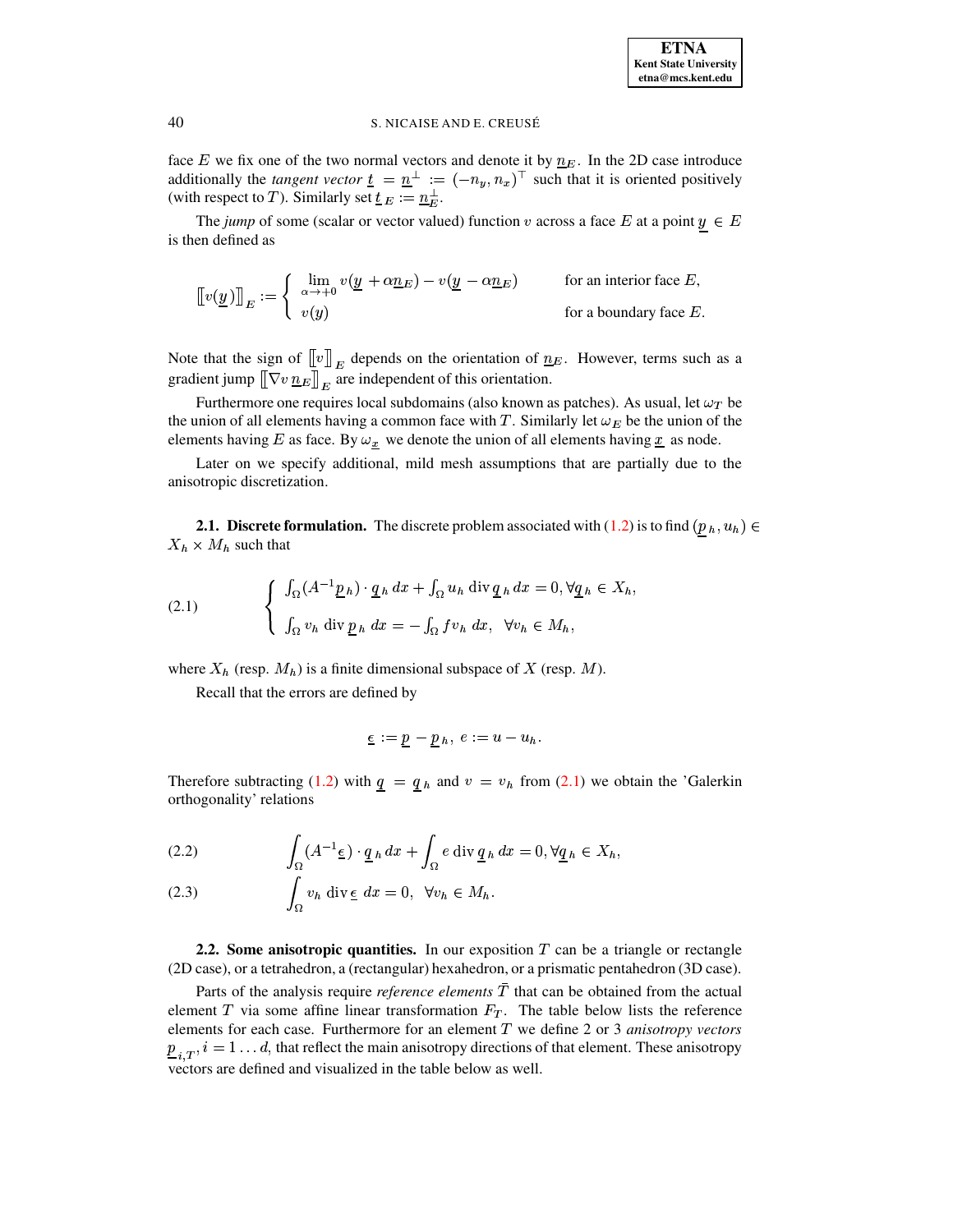| Element $T$            | Reference<br>element $\bar{T}$ |                                                                            | Anisotropy vectors $\underline{p}_{i,T}$                                                                                                                      |
|------------------------|--------------------------------|----------------------------------------------------------------------------|---------------------------------------------------------------------------------------------------------------------------------------------------------------|
| Triangle               |                                | $0 \leq \bar{x}, \bar{y}$<br>$\bar{x}+\bar{y}\leq 1$                       | $p_{1,T}$ longest edge<br>$p_{2,T}$ height vector                                                                                                             |
| Rectangle              |                                | $0 \leq \bar{x}, \bar{y} \leq 1$                                           | $p_{1,T}$ longest edge<br>$p_{2,T}$ height vector                                                                                                             |
| Tetrahedron            |                                | $0 \leq \bar{x}, \bar{y}, \bar{z}$<br>$\bar{x} + \bar{y} + \bar{z} \leq 1$ | $p_{1,T}$ longest edge<br>$p_{2,T}$ height in largest face<br>that contains $p_{1,T}$<br>$p_{3,T}$ remaining height                                           |
| Hexahedron             |                                |                                                                            | $0 \leq \bar{x}, \bar{y}, \bar{z} \leq 1$ $p_{1,T}$ longest edge<br>$p_{2,T}$ height in largest face<br>that contains $p_{1,T}$<br>$p_{3,T}$ remaining height |
| (Prism)<br>Pentahedron |                                | $0 \leq \bar{x}, \bar{y}, \bar{z} \leq 1$<br>$\bar{x}+\bar{y}\leq 1$       | longest edge in triangle;<br>height in triangle;<br>height over triangle (see<br>figure, vectors ordered by<br>length)                                        |

The anisotropy vectors  $p_{i,T}$  are enumerated such that their lengths are decreasing, i.e.  $|p_{1,T}| \geq$  $|\underline{p}_{2,T}| \geq |\underline{p}_{3,T}|$  in the 3D case, and analogously in 2D. The *anisotropic lengths* of an element  $T$  are now defined by

$$
h_{i,\,T}:=|\underline{p}_{\,i,\,T}|
$$

which implies  $h_{1,T} \geq h_{2,T} \geq h_{3,T}$  in 3D. The smallest of these lengths is particularly important; thus we introduce  $h_{min} r := h_d$ 

$$
h_{min,T} := h_{d,T} \equiv \min_{i=1...d} h_{i,T}.
$$

Finally the anisotropy vectors  $p_{i,T}$  are arranged columnwise to define a matrix

(2.4) 
$$
\begin{array}{rcl}\nC_T & := & [p_{1,T}, p_{2,T}] \in \mathbb{R}^{2 \times 2} & \text{in 2D} \\
C_T & := & [p_{1,T}, p_{2,T}, p_{3,T}] \in \mathbb{R}^{3 \times 3} & \text{in 3D.}\n\end{array}
$$

Note that  $C_T$  is orthogonal since the anisotropy vectors  $p_{i,T}$  are orthogonal too, and

$$
C_T^{\top} C_T = \text{diag}\{h_{1,T}^2, \dots, h_{d,T}^2\}.
$$

Furthermore we introduce the *height*  $h_{E,T} = \frac{|T|}{|E|}$  over an edge/face E of an element T.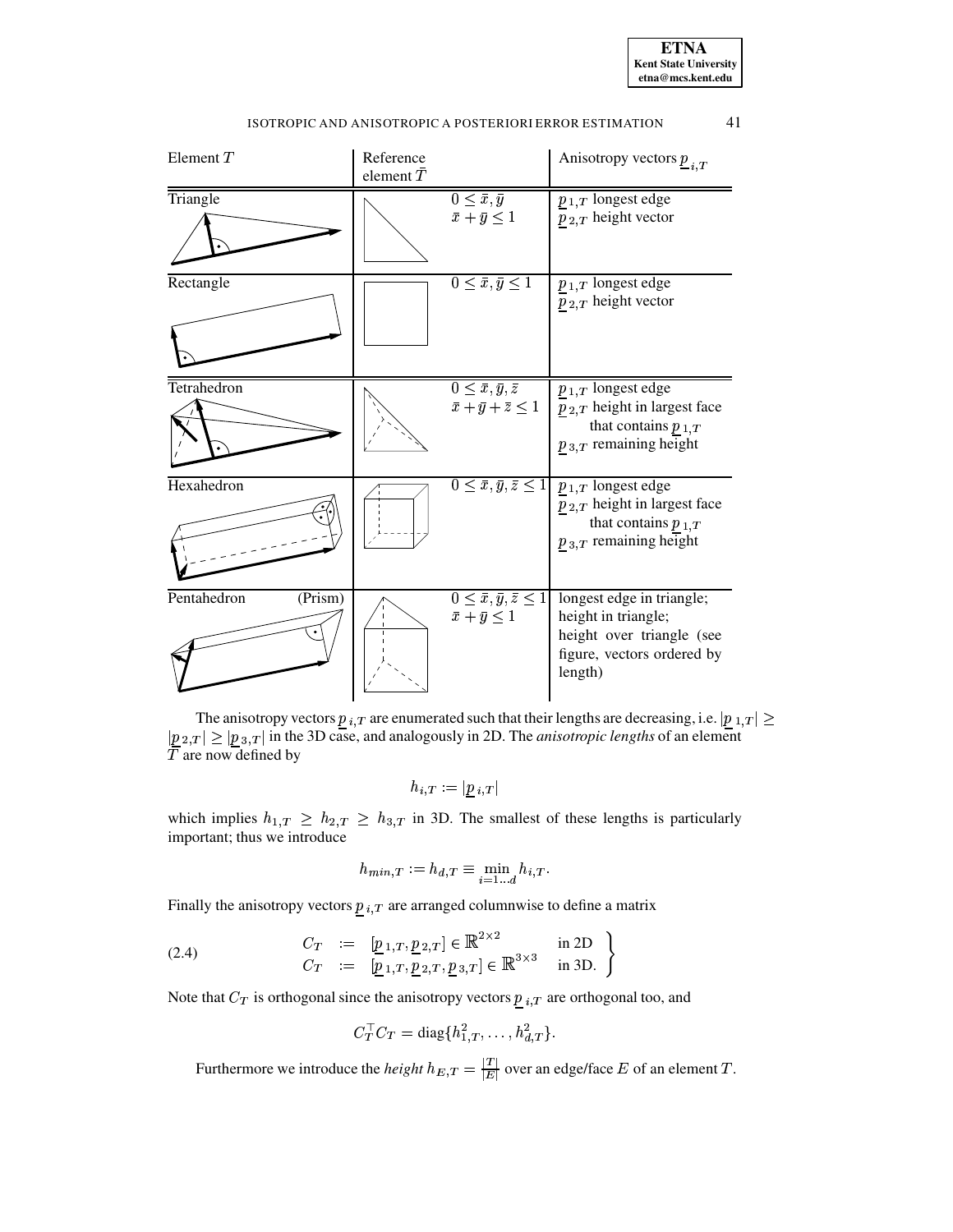- 2.3. Mesh assumptions. The mesh has to satisfy some mild assumptions.
	- The mesh is conforming in the standard sense of  $[10]$ .
	- A node  $\underline{x}_j$  of the mesh is contained only in a bounded number of elements (uniformly in  $h$ ).
	- The size of neighbouring elements does not change rapidly, i.e.

$$
h_{i,T_1} \sim h_{i,T_2} \qquad \forall i=1 \ldots d, \forall T_1 \cap T_2 \neq \emptyset.
$$

Sometimes it is more convenient to have face related data instead of element related data. Hence for an interior face  $E = T_1 \cap T_2$  we introduce

$$
h_{min,E} := \frac{h_{min,T_1} + h_{min,T_2}}{2} \quad \text{and} \quad h_E := \frac{h_{E,T_1} + h_{E,T_2}}{2}
$$

For boundary faces  $E \subset \partial T$  simply set  $h_{min,E} := h_{min,T}$ ,  $h_E := h_{E,T}$ . The last assumption from above readily implies

$$
h_E \sim h_{E,T_1} \sim h_{E,T_2} \quad \text{and} \quad h_{min,E} \sim h_{min,T_1} \sim h_{min,T_2}
$$

**2.4. Finite element spaces assumptions.** We assume that the element spaces  $X_h$ ,  $M_h$ satisfy

<span id="page-4-0"></span>(2.5) 
$$
\{ \underline{q} \in H(\text{div}, \Omega) : \underline{q}_{|T} \in [\mathbb{P}_0(T)]^d, \forall T \in \mathcal{T} \} \subset X_h,
$$

$$
X_h \subset \{ \underline{q} \in H(\text{div}\, , \Omega) : \underline{q}_{|T} \in [H^1(T)]^d, \forall T \in \mathcal{T} \},
$$

 $(2.6)$  $\mathrm{div}\,X_h = M_h.$ 

We suppose that the commuting diagram property holds  $[7, 8]$ : There exists an interpolation operator  $\Pi_h : W \to X_h$ , where  $W = H(\text{div}, \Omega) \cap L^s(\Omega)$ , with  $s > 2$ , such that the next diagram commutes

<span id="page-4-1"></span>(2.7) 
$$
\begin{array}{ccc}\nW & \stackrel{\text{div}}{\rightarrow} & M \\
\Pi_h \downarrow & & \downarrow \rho_h \\
X_h & \stackrel{\text{div}}{\rightarrow} & M_h,\n\end{array}
$$

where  $\rho_h$  is the  $L^2(\Omega)$ -orthogonal projection on  $M_h$ . This property implies in particular

the orthogonality being in the  $L^2(\Omega)$ -sense and Id meaning the identity operator.

<span id="page-4-3"></span><span id="page-4-2"></span>We further assume that the interpolant satifies the global stability estimate

$$
(2.9) \t\t\t\t \|\Pi_h q\| \lesssim \|q\|_{1,\Omega}, \forall q \in [H^1(\Omega)]^d
$$

We will see that this assumption added to  $(2.6)$  and  $(2.7)$  leads to the uniform discrete inf-sup condition. Even if our further method does not require this condition, it is recommended to have a robust discrete analysis.

Finally we assume that  $\Pi_h$  satisfies the approximation property

<span id="page-4-4"></span>(2.10) 
$$
\int_E v_h(\underline{q} - \Pi_h \underline{q}) \cdot \underline{n}_E = 0, \forall \underline{q} \in W, v_h \in M_h, E \in \mathcal{E}.
$$

Such properties will be checked in some particular cases in Section 4.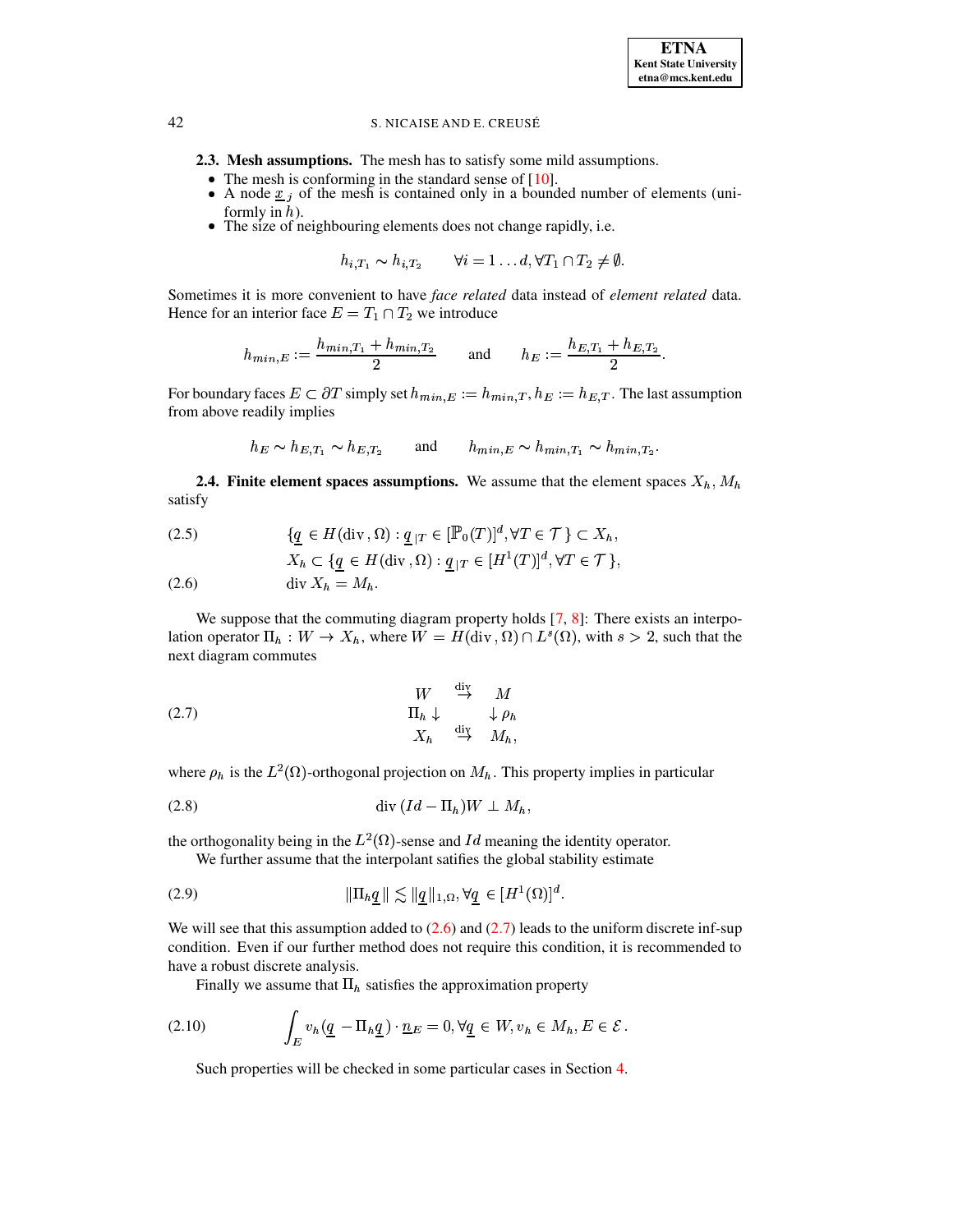**ETNA Kent State University etna@mcs.kent.edu**

## ISOTROPIC AND ANISOTROPIC A POSTERIORI ERROR ESTIMATION 43

<span id="page-5-0"></span>**3. Analytical tools.** Since we treat *anisotropic elements*, some analytical tools which are known from the standard theory have to be reinvestigated. This is mainly due to the fact that the aspect ratio of the elements is no longer bounded, as it is the case with isotropic elements.This leads to the introduction of a so-called *alignment measure* and a *approximation measure*, cf. below. It is important to notice that these measures are not a (theoretical or practical) obstacle to efficient and reliable error estimation; furthermore for isotropic meshes they are equivalent to 1.

**3.1. Bubble functions, extension operator, inverse inequalities.** For the analysis we require bubble functions and extension operators that satisfy certain properties. We start with the reference element  $T$  and define an *element bubble function*  $b_{\overline{T}} \in C(T)$ . We also require an *edge bubble* function  $b_{\overline{E}, \overline{T}} \in C(T)$  for an edge  $E \subset \partial T$  (2D case), and a face *bubble function*  $b_{\bar{E}, \bar{T}} \in C(T)$  for a face  $E \subset \partial T$  (3D case). Without loss of generality assume that E is on the  $\bar{x}$  axis (2D case) or in the  $\bar{x}\bar{y}$  plane (tetrahedral and hexahedral case). For the pentahedral case, the triangular face  $E_{\Delta}$  is also in the  $\bar{x}\bar{y}$  plane but the rectangular face  $E_{\Box}$ is in the  $\bar{x}\bar{z}$  plane.

Furthermore an *extension operator*  $F_{ext} : C(\overline{E}) \to C(\overline{T})$  will be necessary that acts on some function  $v_{\bar{E}} \in C(\bar{E})$ . The table below gives the definitions in each case. For vector valued functions apply the extension operator componentwise.

| Ref. element $T$ | <b>Bubble functions</b>                                                                                                                                                                                                                                                 | <b>Extension</b> operator                                                                                                                                                                |
|------------------|-------------------------------------------------------------------------------------------------------------------------------------------------------------------------------------------------------------------------------------------------------------------------|------------------------------------------------------------------------------------------------------------------------------------------------------------------------------------------|
|                  | $\overline{b_{\bar{T}}}:=3^3\bar{x}\bar{y}(1-\bar{x}-\bar{y})$<br>$b_{\bar{E} \cdot \bar{T}} := 2^2 \bar{x} (1 - \bar{x} - \bar{y})$                                                                                                                                    | $\mathbf{F}_{\mathrm{ext}}(v_{\bar{E}})(\bar{x},\bar{y}) := v_{\bar{E}}(\bar{x})$                                                                                                        |
|                  | $b_{\bar{T}} := 2^4 \bar{x} (1 - \bar{x}) \bar{y} (1 - \bar{y})$<br>$b_{\bar{E}.\bar{T}} := 2^2 \bar{x} (1-\bar{x}) (1-\bar{y})$                                                                                                                                        | $\mathbf{F}_{\mathrm{ext}}(v_{\bar{E}})(\bar{x},\bar{y}) := v_{\bar{E}}(\bar{x})$                                                                                                        |
|                  | $b_{\bar{T}} := 4^4 \bar{x} \bar{y} \bar{z} (1 - \bar{x} - \bar{y} - \bar{z})$<br>$b_{\bar{E}.\bar{T}}:=3^3\bar{x}\bar{y}(1-\bar{x}-\bar{y}-\bar{z})$                                                                                                                   | $F_{ext}(v_{\bar{E}})(\bar{x}, \bar{y}, \bar{z}) := v_{\bar{E}}(\bar{x}, \bar{y})$                                                                                                       |
|                  | $b_{\bar{T}} := 2^6 \bar{x} (1-\bar{x}) \bar{y} (1-\bar{y}) \bar{z} (1-\bar{z})$<br>$b_{\bar{E}.\bar{T}} := 2^4 \bar{x} (1-\bar{x}) \bar{y} (1-\bar{y}) (1-\bar{z})$                                                                                                    | $\mid \, {\rm F}_{\rm ext} (v_{\bar{E}})({\bar {x}}, {\bar {y}}, {\bar {z}}) := v_{\bar{E}}({\bar {x}}, {\bar {y}})$                                                                     |
|                  | $b_{\bar{T}} := 3^3 2^2 \bar{x} \bar{y} (1 - \bar{x} - \bar{y}) \bar{z} (1 - \bar{z})$<br>$b_{\bar{E},\bar{T},\triangle}:=3^3\bar{x}\bar{y}(1-\bar{x}-\bar{y})(1-\bar{z})$<br>$b_{\bar{E}, \bar{T}, \Box} := 2^4 \bar{x} (1 - \bar{x} - \bar{y}) \bar{z} (1 - \bar{z})$ | $F_{\rm ext}(v_{\bar{E}_{\wedge}})(\bar{x},\bar{y},\bar{z}):=v_{\bar{E}_{\wedge}}(\bar{x},\bar{y})$<br>$F_{ext}(v_{\bar{E}_n})(\bar{x},\bar{y},\bar{z}):=v_{\bar{E}_n}(\bar{x},\bar{z})$ |

The element bubble function  $b_T$  for the actual element T is obtained simply by the corresponding affine linear transformation. Similarly the edge/face bubble function  $b_{E,T}$  is defined. Later on an edge/face bubble function  $b_E$  is needed on the domain  $\omega_E = T_1 \cup T_2$ . This is achieved by an elementwise definition, i.e.

$$
b_E|_{T_i}:=b_{E,T_i},\qquad i=1,2.
$$

Analogously the extension operator is defined for functions  $v_E \in C(E)$ . By the same ele-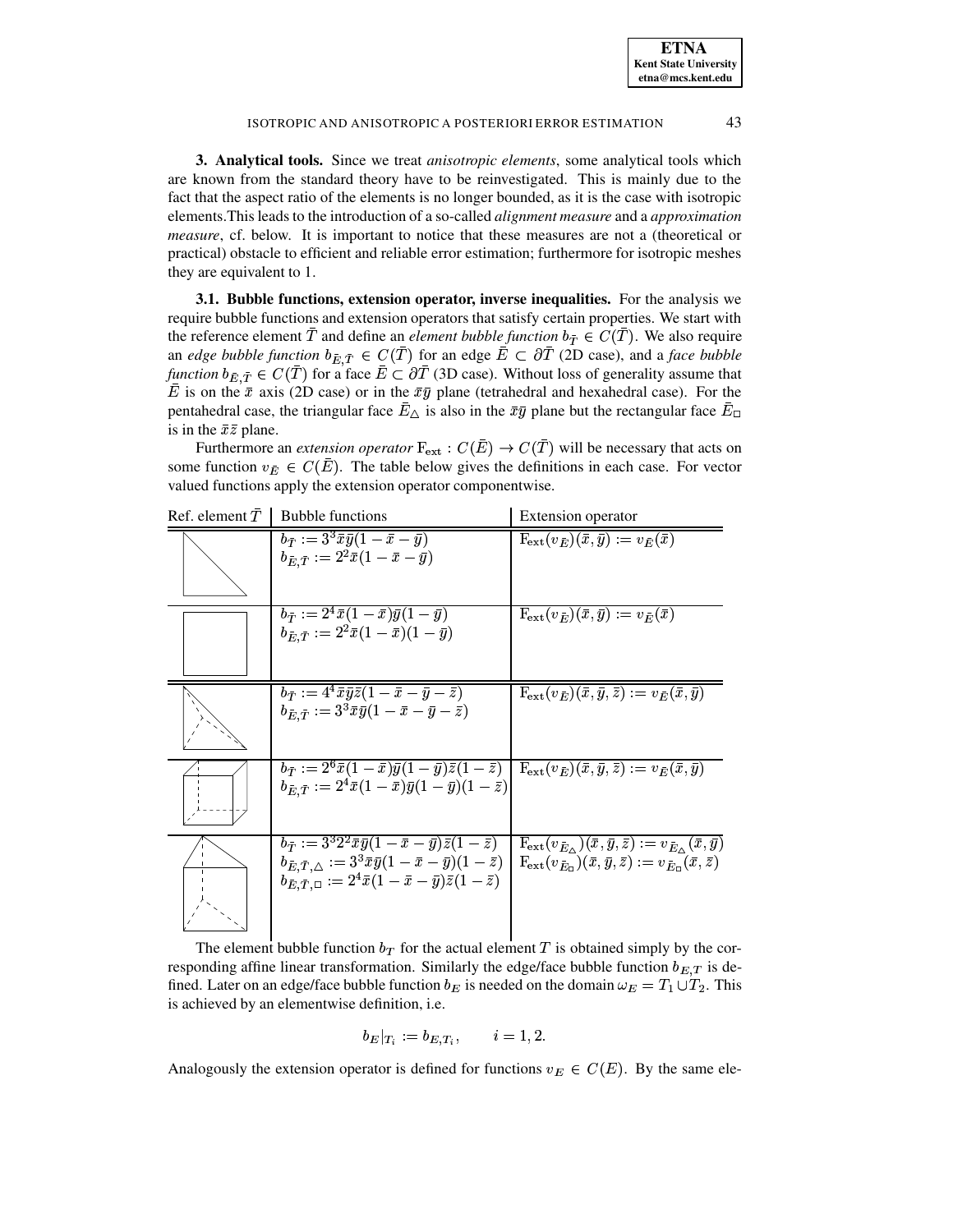mentwise definition obtain then  $F_{ext}(v_E) \in C(\omega_E)$ . With these definitions one easily checks

$$
b_T = 0
$$
 on  $\partial T$ ,  $b_E = 0$  on  $\partial \omega_E$ ,  $||b_T||_{\infty,T} = ||b_E||_{\infty,\omega_E} = 1$ .

Next, one needs so-called *inverse inequalities* proved for instance in Lemma 4.1 of [12]. LEMMA 3.1 (Inverse inequalities). Let  $E \subset \partial T$  be an edge/face of an element T. Consider  $v_T \in \mathbb{P}^{k_0}(T)$  and  $v_E \in \mathbb{P}^{k_1}(E)$ . Then the following equivalences/inequalities hold. The inequality constants depend on the polynomial degree  $k_0$  or  $k_1$  but not on T, E or

<span id="page-6-0"></span>
$$
(3.1)\t\t\t\t\t||v_{T}b_{T}^{1/2}||_{T} \sim ||v_{T}||_{T}
$$

(3.2) 
$$
\|\nabla(v_T b_T)\|_T \lesssim h_{min,T}^{-1} \|v_T\|_T
$$

$$
(3.3) \t\t\t\t||v_E b_E^{1/2}||_E \sim ||v_E||_E
$$

(3.4) 
$$
\|F_{ext}(v_E)b_E\|_T \lesssim h_{E,T}^{1/2} \|v_E\|_E
$$

(3.5) 
$$
\|\nabla (\mathbf{F}_{ext}(v_E)b_E)\|_T \lesssim h_{E,T}^{1/2} h_{min,T}^{-1} \|v_E\|_E.
$$

**3.2. Clément interpolation.** For our analysis we need some interpolation operator that maps a function from  $H^1(\Omega)$  to the usual space  $S(\Omega, \mathcal{T})$  made of continuous and piecewise polynomial functions on the triangulation. Hence Lagrange interpolation is unsuitable, but Clément like interpolant is more appropriate. Recall that the nodal basis function  $\varphi_x \in$  $S(\Omega, \mathcal{T})$  associated with a node x is uniquely determined by the condition

$$
\varphi_{\underline{x}}\left(\underline{y}\right) = \delta_{\underline{x},\underline{y}} \qquad \forall \underline{y} \in \mathcal{N}_{\bar{\Omega}},
$$

and by the polynomial space of  $\varphi_{\underline{x}} |T$ :

| Finite element domain $T$ | Local space $\mathcal{P}_T$ of $\varphi_x   T \circ F_T$        |
|---------------------------|-----------------------------------------------------------------|
| Triangle, Tetrahedron     | $\mathbb{P}^1(\bar{T})$                                         |
| Rectangle, Hexahedron     | $\overline{\mathbb{Q}^1(T)}$                                    |
| Pentahedron               | $span{1,\bar{x},\bar{y},\bar{z},\bar{x}\bar{z},\bar{y}\bar{z}}$ |

Then  $S(\Omega, \mathcal{T})$  is defined as the space spanned by the functions  $\varphi_{\underline{x}}$ , for all nodes  $\underline{x} \in \mathcal{N}_{\overline{\Omega}}$ . Equivalently, it can be expressed as

$$
(3.6) \qquad \qquad S(\Omega, \mathcal{T}) := \{ v_h \in C(\bar{\Omega}) : \left. v_h \right|_T \circ F_T \in \mathcal{P}_T \} \subset H^1(\Omega)
$$

with  $\mathcal{P}_T$  as described in the above table.

Next, the Clément interpolation operator will be defined via the basis functions  $\varphi_x$  $S(\Omega, \mathcal{T}).$ 

DEFINITION 3.2 (Clément interpolation operator). We define the Clément interpolation operator  $I_{\text{Cl}} : H^1(\Omega) \to S(\Omega, \mathcal{T})$  by

$$
\mathrm{I}_{\mathrm{Cl}} v := \sum_{\underline{x} \in \mathcal{N}_{\bar{\Omega}}} \frac{1}{|\omega_{\underline{x}}|} \left( \int_{\omega_{\underline{x}}} v \right) \varphi_{\underline{x}}.
$$

The interpolation error estimates on anisotropic triangulations are different to the isotropic case. The anisotropic elements have to be aligned with the anisotropy of the function in order to obtain sharp estimates. To this end we introduce a quantity which measures the alignment of mesh and function.

44

 $v_T, v_E$ .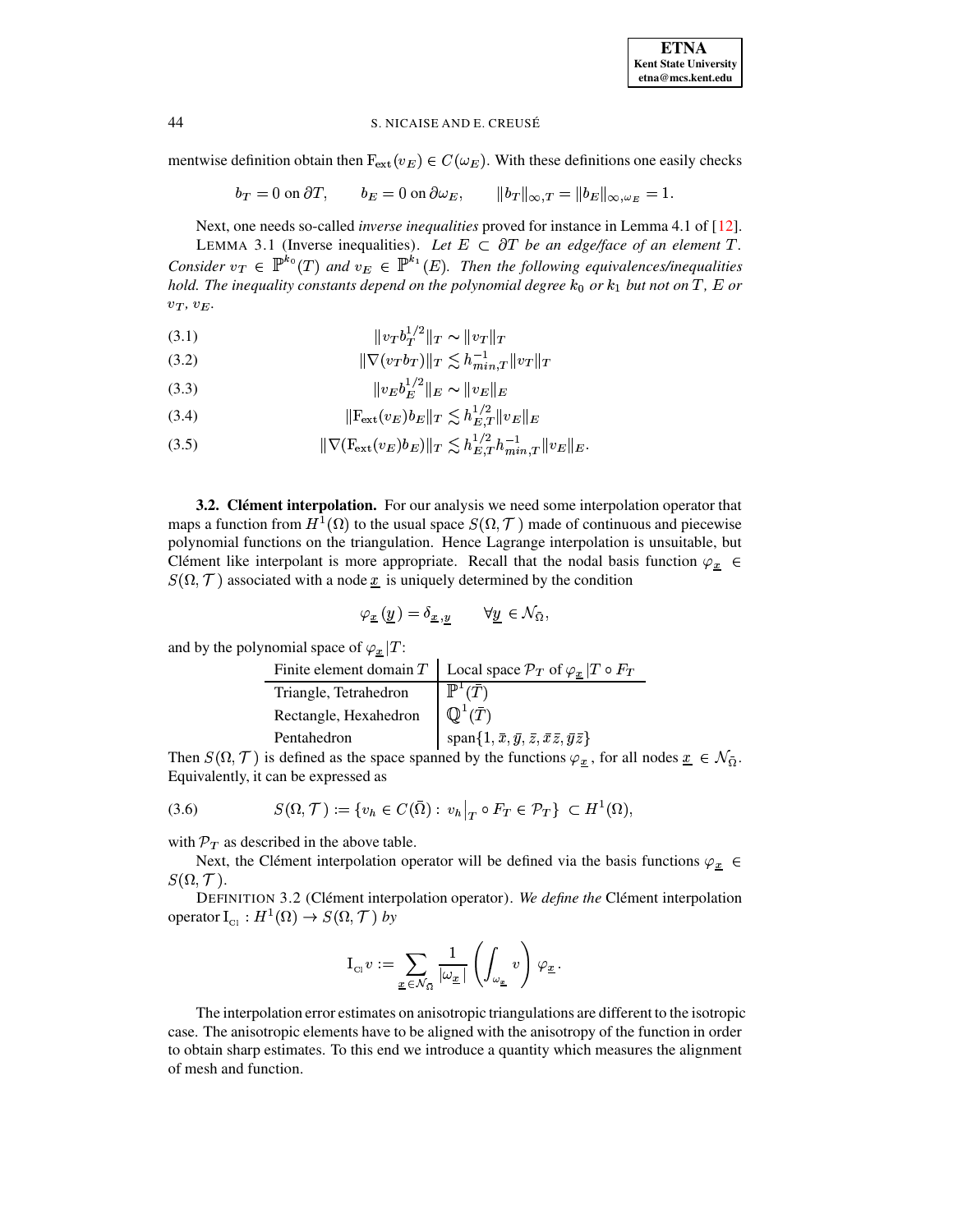DEFINITION 3.3 (alignment measure). For  $v \in H^1(\Omega)$ , set

(3.7) 
$$
m_1(v, \mathcal{T}) := \frac{\left(\sum_{T \in \mathcal{T}} h_{min,T}^{-2} || C_T^\top \nabla v ||_T^2\right)^{1/2}}{|| \nabla v ||}
$$

From that definition we see that

$$
1 \le m_1(v, \mathcal{T}) \le \max_{T \in \mathcal{T}} \frac{h_{1,T}}{h_{\min,T}}.
$$

These estimates imply that for isotropic meshes  $m_1(v, \mathcal{T}) \sim 1$  and consequently for such meshes the alignment measure disappears in other constants.

For anisotropic meshes the term  $C_T^{\top} \nabla v$  contains directional derivatives of v along the main anisotropic directions  $p_{i,T}$  of T. Therefore T will be aligned with v if long (resp. small) anisotropic direction  $\underline{p}_{1,T}$  (resp.  $\underline{p}_{3,T}$ ) is associated with small (resp. large) directional derivative  $p_{1,T}^{\top} \cdot \nabla v$  (resp.  $p_{3,T}^{\top} \cdot \nabla v$ ). If all elements are aligned with v then the numerator and denominator of  $m_1(v, \overline{\mathcal{T}})$  will be of the same size and consequently  $m_1(v, \mathcal{T}) \sim 1$ . We refer to  $[18, 19]$  for more details.

Finally we may state the interpolation estimates.

<span id="page-7-3"></span>LEMMA 3.4 (Clément interpolation estimates). For any  $v \in H^1(\Omega)$  it holds

<span id="page-7-0"></span>(3.8) 
$$
\sum_{T \in \mathcal{T}} h_{min,T}^{-2} ||v - \mathbf{I}_{\text{Cl}} v||_T^2 \le m_1^2(v, \mathcal{T}) ||\nabla v||^2
$$

(3.9) 
$$
\sum_{F \in \mathcal{E}} \frac{h_F}{h_{min,F}^2} ||v - \mathbf{I}_{\text{Cl}} v||_F^2 \le m_1^2(v, \mathcal{T}) ||\nabla v||^2
$$

*Proof.* The proof of the estimates  $(3.8)$  and  $(3.9)$  is given in [18] and simply use some scaling arguments.  $\square$ 

At the end for  $q \in [H^1(\Omega)]^d$  we introduce its *approximation measure* 

(3.10) 
$$
a(\underline{q}, \mathcal{T}) := \frac{\left(\sum_{T \in \mathcal{T}} h_{min,T}^{-2} || \underline{q} - \Pi_h \underline{q} ||_T^2\right)^{1/2}}{||\underline{q}||_{1,\Omega}}.
$$

Roughly speaking this quantity measures the alignement of the mesh  $T$  with  $q$ . For isotropic meshes it is then bounded from above by 1 (see Section 4).

3.3. Surjectivity of the divergence operator. Here we focus on the surjectivity of the divergence operator from  $[H^1(\Omega)]^d$  to  $L^2(\Omega)$ . This result will be used in the next subsection as well as in Subsection 5.3.

<span id="page-7-2"></span>LEMMA 3.5. Let g be an arbitrary function in  $L^2(\Omega)$ , then there exists  $\underline{v} \in [H^1(\Omega)]^d$ such that

<span id="page-7-1"></span>

$$
(3.12) \t\t\t ||\underline{v}||_{1,\Omega} \lesssim ||g||.
$$

*Proof.* Consider a domain D with a smooth boundary such that  $\overline{\Omega} \subset D$ . We extend g by zero outside  $\Omega$  to get  $\tilde{g}$  in  $L^2(D)$ . Let  $\psi \in H_0^1(D)$  be the unique weak solution of

$$
\Delta \psi = \tilde{g} \text{ in } D.
$$

45

**ETNA Kent State University**  $etna@mcs. kent.edu$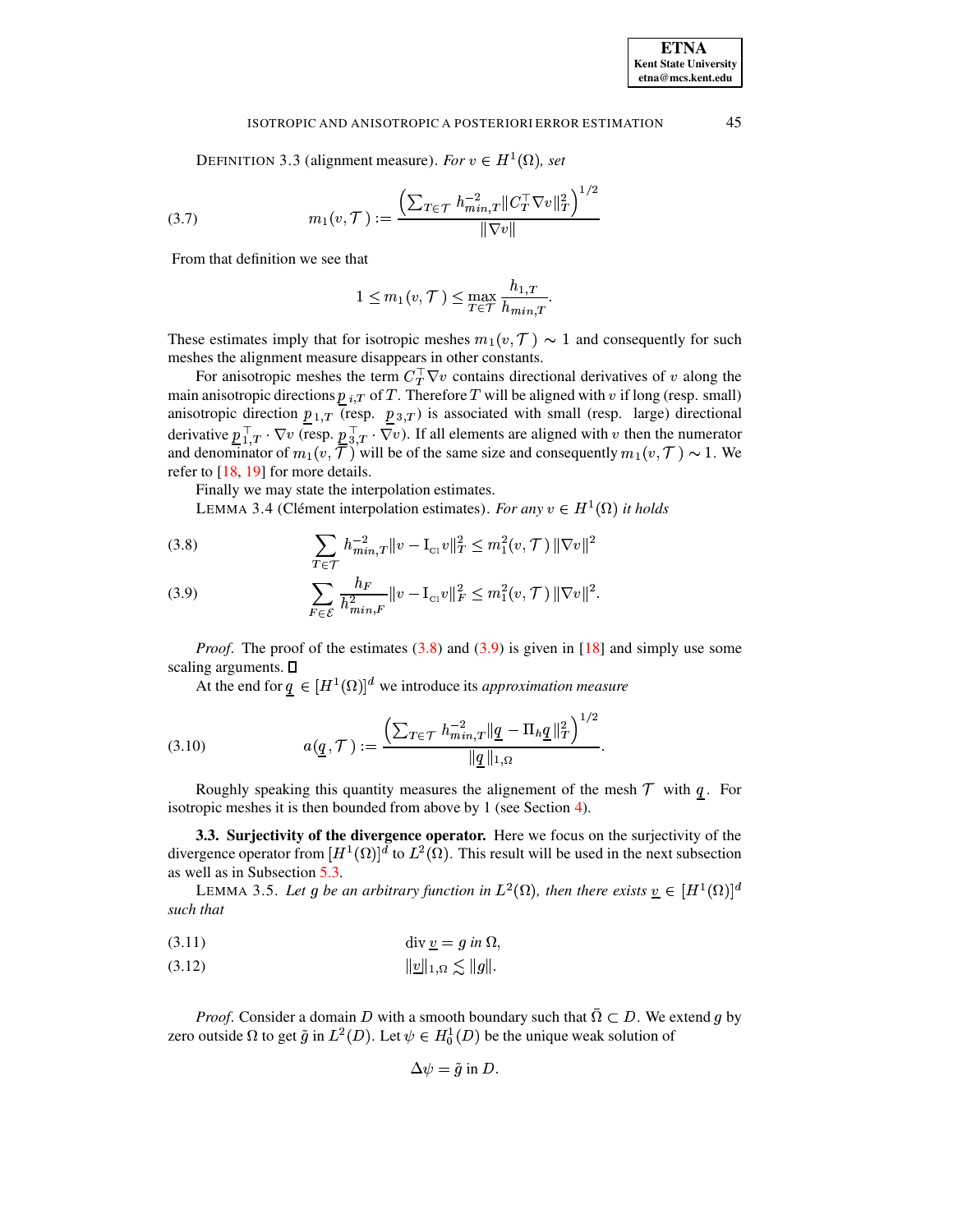As  $\tilde{g} \in L^2(D)$  and D has a smooth boundary,  $\psi$  belongs to  $H^2(D)$  with the estimate

<span id="page-8-1"></span>(3.13)  $\|\psi\|_{2,D} \lesssim \|\tilde{g}\|_{D} = \|g\|.$ 

Therefore  $\underline{v}$  defined in  $\Omega$  by

 $v = \nabla \psi$  in  $\Omega$ 

belongs to  $[H^1(\Omega)]^d$  and satisfies [\(3.11\)](#page-7-1) as well as [\(3.12\)](#page-7-1) as a consequence of [\(3.13\)](#page-8-1).  $\Box$ 

This lemma differs from the classical result on the divergence operator [\[17\]](#page-24-4) by the fact that  $v$  is no more zero on the boundary and then allows to leave the zero mean condition on  $g$ .

**3.4. Uniform discrete inf-sup condition.** We end this section by showing that the commuting diagram property and the continuity of  $\Pi_h$  from  $H^1(\Omega)$  into  $L^2(\Omega)$  guarantee the uniform discrete inf-sup condition.

LEMMA 3.6. *If* [\(2.7\)](#page-4-1) *and* [\(2.9\)](#page-4-2) *hold then there exists a constant*  $\beta^* > 0$  *independent of h* such that for every  $v_h \in M_h$ 

(3.14) 
$$
\sup_{\underline{q}_h \in X_h} \frac{\int_{\Omega} v_h \operatorname{div} \underline{q}_h dx}{\|\underline{q}_h\|_{H(\operatorname{div}, \Omega)}} \geq \beta^* \|v_h\|.
$$

<span id="page-8-2"></span>*Proof.* Let us fix  $v_h \in M_h$ . It suffices to show that there exists  $q_h \in X_h$  such that

$$
\operatorname{div} \underline{q} \, h = v_h \text{ in } \Omega,
$$

<sup>q</sup> <sup>S</sup> <sup>q</sup> § <sup>q</sup> ` <sup>q</sup> (3.16)

Let  $\underline{v} \in [H^1(\Omega)]^d$  be the solution of [\(3.11\)](#page-7-1) with  $g = v_h$  obtained in Lemma [3.5.](#page-7-2) Take

$$
q_h = \Pi_h \underline{v}.
$$

By  $(2.7)$  it satisfies  $(3.15)$ . Indeed by  $(2.8)$ , we have

$$
\int_{\Omega} \operatorname{div} (\underline{v} - \underline{q}_h) w_h = 0, \forall w_h \in M_h,
$$

or equivalently

$$
\int_{\Omega} (v_h - \operatorname{div} \underline{q}_h) w_h = 0, \forall w_h \in M_h,
$$

which leads to [\(3.15\)](#page-8-2) since div  $q_h$  belongs to  $M_h$  by the assumption [\(2.6\)](#page-4-0).

The estimate [\(3.16\)](#page-8-2) directly follows from [\(2.9\)](#page-4-2) and [\(3.12\)](#page-7-1).  $\square$ 

<span id="page-8-0"></span>**4. Examples.** In this section we present a list of finite element pairs fulfilling the theoretical assumptions of the previous sections. For an easier readibility, since our a posteriori error analysis from section [5](#page-15-0) is independent of the choice of the elements, the reader not interested in all the details from this section may skip the remainder of this section.

For any element  $T \in \mathcal{T}$ , we describe in the next table the finite dimensional spaces  $D_k(T)$  and  $M_k(T)$ , where  $k \in \mathbb{N}$ , for the Raviart-Thomas elements (in short RT), the Brezzi-Douglas-Marini elements (BDM), and the Brezzi-Douglas-Fortin-Marini elements (BDFM).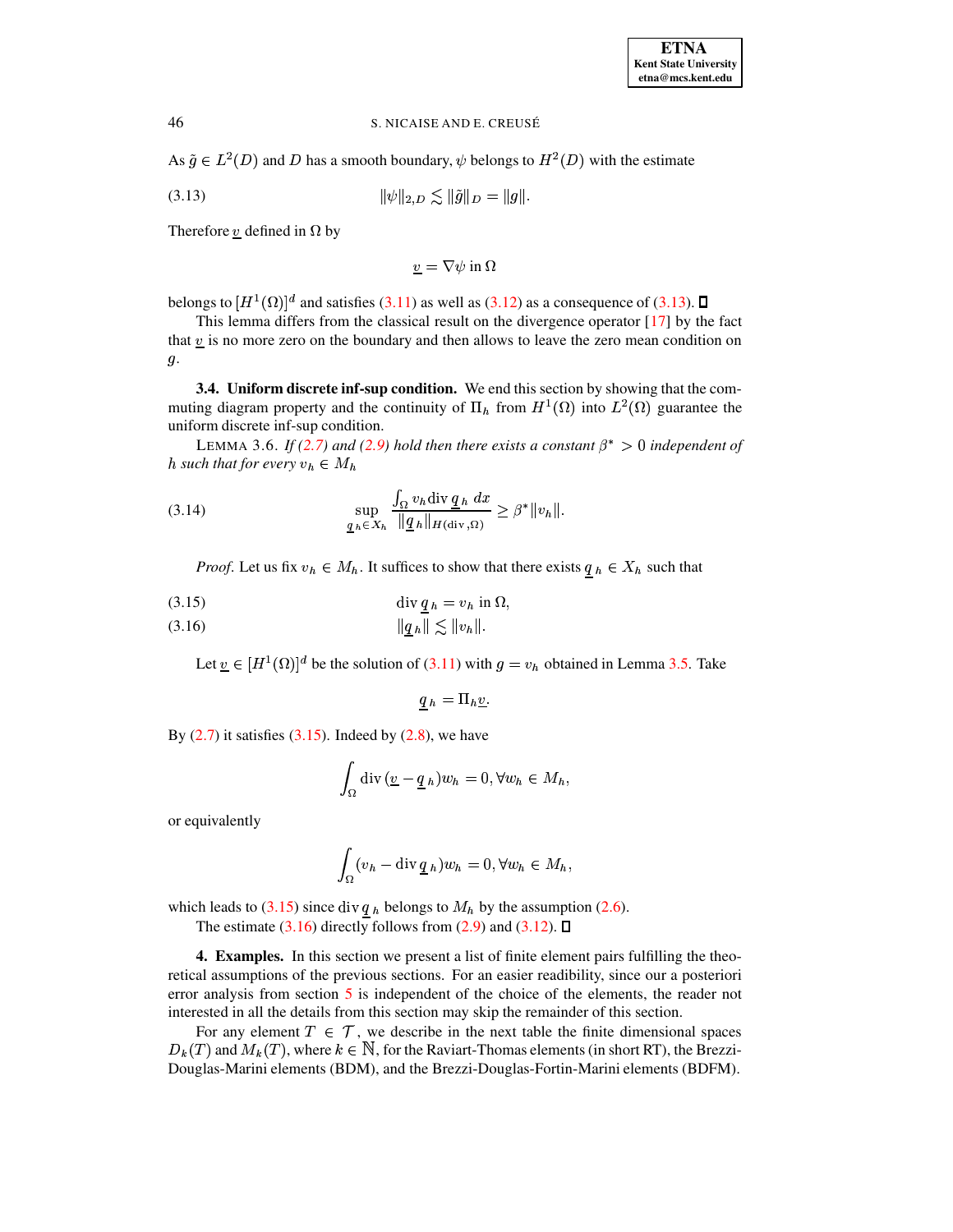

| Name        | Element        | $M_k(T)$                                                                             | $D_k(T)$         |
|-------------|----------------|--------------------------------------------------------------------------------------|------------------|
| <b>RT</b>   | Triangle/Tetra | $RT_k := [\mathbb{P}_k]^d + \underline{x} \mathbb{P}_k$                              | $\mathbb{P}_{k}$ |
| <b>RT</b>   | Rectangle      | $\mathbb{P}_{k+1,k}\times \mathbb{P}_{k,k+1}$                                        | $\mathbb{Q}_k$   |
| <b>RT</b>   | Hexahedra      | $\mathbb{P}_{k+1,k,k} \times \mathbb{P}_{k,k+1,k} \times \mathbb{P}_{k,k,k+1}$       | $\mathbb{Q}_k$   |
| <b>RT</b>   | Pentahedra     | $RT_0(x_1, x_2) \times \mathbb{P}_1(x_3)$                                            | $\mathbb{P}_0$   |
| <b>BDM</b>  | Triangle/Tetra | $[\mathbb{P}_{k+1}]^d$                                                               | $\mathbb{P}_k$   |
| <b>BDFM</b> | Triangle/Tetra | ${q \in [\mathbb{P}_{k+1}]^d : q \cdot \underline{n} \in \mathcal{R}_k(\partial T)}$ | $\mathbb{P}_k$   |

Here  $\mathbb{P}_{k+1,k,k}$  means the space of polynomials of degree  $k+1$  in  $x_1$  and of degree k in  $x_2$  and  $x_3$ ,  $\widetilde{\mathbb{P}}_k$  means the space of homogeneous polynomials of degree k, while  $\mathcal{R}_k(\partial T)$  denotes the space of functions defined in  $\partial T$  which are a polynomial of degree at most k on each edge/face of  $T$ . With these sets we may define

<span id="page-9-1"></span>
$$
(4.1) \t M_h := \{ v_h \in M : v_{h|T} \in D_k(T), \forall T \in \mathcal{T} \},
$$

$$
(4.2) \qquad \qquad X_h := \{ p_h \in X : p_{h|T} \in M_k(T), \forall T \in \mathcal{T} \}
$$

For these element pairs  $(X_h, M_h)$ , except the pentahedral case, the assumptions (2.6),  $(2.7)$  and  $(2.10)$  are checked in Section III.3 of [7]. The case of pentahedra is proved similarly by using the standard degrees of freedom

$$
\int_{E} \underline{q} \cdot \underline{n}, \forall E \in \mathcal{E}, E \subset \partial T
$$

<span id="page-9-2"></span>We now show that the stability estimate  $(2.9)$  holds in some particular situations. We start with a general result.

<span id="page-9-0"></span>LEMMA 4.1. If the elements  $T \in \mathcal{T}$  satisfy

then  $(2.9)$  holds.

*Proof.* Using the affine transformation  $\underline{x} = A_T \overline{\underline{x}} + P_0$  which maps the reference element  $\overline{T}$  to  $T$  and Piola's transformation

$$
\overline{\underline{q}}(\overline{x}) = A_T^{-1} \underline{q}(\underline{x}),
$$

which preserves the degree of freedom, we have

$$
\|\underline{q} - \Pi_h \underline{q}\|_T^2 = |T| \int_{\bar{T}} |A_T(\overline{\underline{q}} - \overline{\Pi} \overline{\underline{q}})|^2
$$
  
\n
$$
\leq |T| \|A_T\|^2 \int_{\bar{T}} |\overline{\underline{q}} - \overline{\Pi} \overline{\underline{q}}|^2
$$
  
\n
$$
\lesssim |T| \|A_T\|^2 \int_{\bar{T}} |\nabla \overline{\underline{q}}|^2
$$
  
\n
$$
\lesssim \|A_T\|^2 \int_T |\nabla (A_T^{-1} \underline{q}) A_T|^2
$$
  
\n
$$
\lesssim \|A_T\|^4 \|A_T^{-1}\|^2 \int_T |\nabla \underline{q}|^2.
$$

Since by Lemma 2.2 of [18] we have  $||A_T|| \sim h_{1,T}$  and  $||A_T^{-1}|| \sim h_{min,T}^{-1}$ , the above estimate and the assumption  $(4.3)$  yields

$$
\|\underline{q}-\Pi_h\underline{q}\|_T^2\lesssim \int_T |\nabla \underline{q}|^2.
$$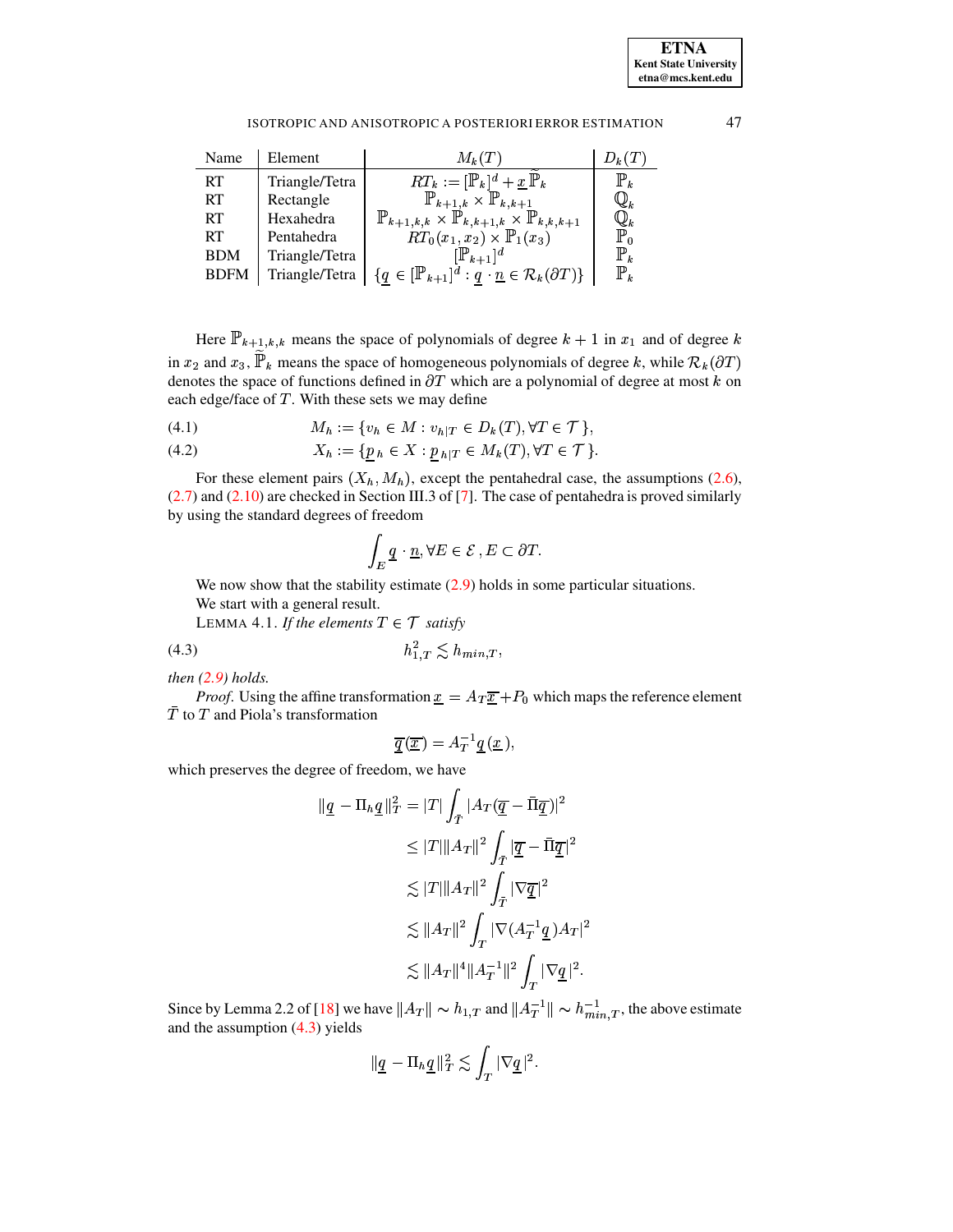

The sum of this estimate on  $T \in \mathcal{T}$  leads to the conclusion.  $\Box$ 

For boundary layer meshes  $h_{min,T} = \tau h$  and  $h_{1,T} = h$ , where  $\tau \sim \sqrt{\epsilon} |\ln \sqrt{\epsilon}|$ , the thickness of the layer being  $\sqrt{\epsilon}$  (see [3, 18, 20]), therefore the assumption (4.3) becomes then  $h \leq \tau$  and could be too restrictive. Similarly for refined meshes along edge singularities, then  $h_{min,T} = h^{\frac{1}{\lambda}}$  and  $h_{1,T} = h$ , where  $\lambda > 0$  is the smallest edge singular exponent [4, 3, 18, 5], in that case (4.3) reduces to  $\lambda \geq 1/2$ . Again this condition is too restrictive for strong edge singularities ( $\lambda$  is always  $\geq 1/2$  for the Laplace equation, but for general transmission problems (A piecewise constant),  $\lambda$  could be as small as we want [14, 22, 25, 26, 11]). These considerations motivate the use of finer arguments to get  $(2.9)$ , namely adapting the arguments of Sections 4 and 5 of [1], we can prove the following results.

<span id="page-10-0"></span>LEMMA 4.2. Assume given a 2D triangulation  $\mathcal T$  made of triangles  $T$  which satisfy

where  $\theta_{max,T}$  is the maximal angle of T. Assume that  $(X_h, M_h)$  corresponds to the Raviart-Thomas element of order 0 (i.e. defined by  $(4.1)$ - $(4.2)$  with  $k = 0$ ). Then  $(2.9)$  holds.

*Proof.* By Lemmas 4.1 and 4.2 of [1] for any  $T \in \mathcal{T}$ , we have

$$
|\underline{q} - \Pi_h \underline{q}| |_{T} \lesssim \frac{h_{1,T}}{\sin \theta_{max,T}} ||\nabla \underline{q}||_{T}.
$$

The assumption  $(4.4)$  directly yields the desired estimate.  $\square$ 

Remark that the assumption  $(4.4)$  is much weaker than  $(4.3)$ . Indeed it is satisfied for any tensor product meshes, for any meshes satisfying the maximal angle condition (i.e. there exists  $\gamma^* < \pi$  such that  $\theta_{max,T} \leq \gamma^*$ , while such meshes may not satisfy (4.3). The condition  $(4.4)$  is weaker than the maximal angle condition since it is equivalent to

$$
\frac{\pi}{3} \le \theta_{max,T} \le \pi - ch_{1,T},
$$

for some  $c > 0$  and then allows  $\theta_{max,T}$  to tend to  $\pi$ .

In a similar manner we prove the

<span id="page-10-1"></span>LEMMA 4.3. Assume given a 3D triangulation  $T$  made of tetrahedra  $T$  satisfying

where M is a matrix made of three vectors  $v_i$ ,  $i = 1, 2, 3$ , where  $v_i$  are the direction of the edges sharing a common vertex and such that  $|v_i| = 1$ . Assume that  $(X_h, M_h)$  corresponds to the Raviart-Thomas element of order 0 (i.e. defined by  $(4.1)-(4.2)$  with  $k = 0$ ). Then (2.9) holds.

*Proof.* By Lemmas 5.1 and 5.2 of [1] for any  $T \in \mathcal{T}$ , we have

$$
\|\underline{q}-\Pi_h\underline{q}\|_T\lesssim \frac{h_{1,T}}{(\det M)^2}\|\nabla \underline{q}\|_T,
$$

and we conclude with the assumption  $(4.5)$ .  $\Box$ 

Note that the regular vertex property introduced in  $[1]$  implies (4.5), note furthermore that Theorem 5.10 of  $[1]$  implies that  $(2.9)$  holds under the maximal angle condition introduced by Krizek  $[21]$  and quite often used for anisotropic meshes  $[4, 3]$ .

Let us now pass to rectangular meshes.

LEMMA 4.4. Assume given a 2D triangulation  $\mathcal T$  made of rectangles such that the edges of the elements are parallel to the  $x_1$  or  $x_2$  axis. Assume that  $(X_h, M_h)$  corresponds to the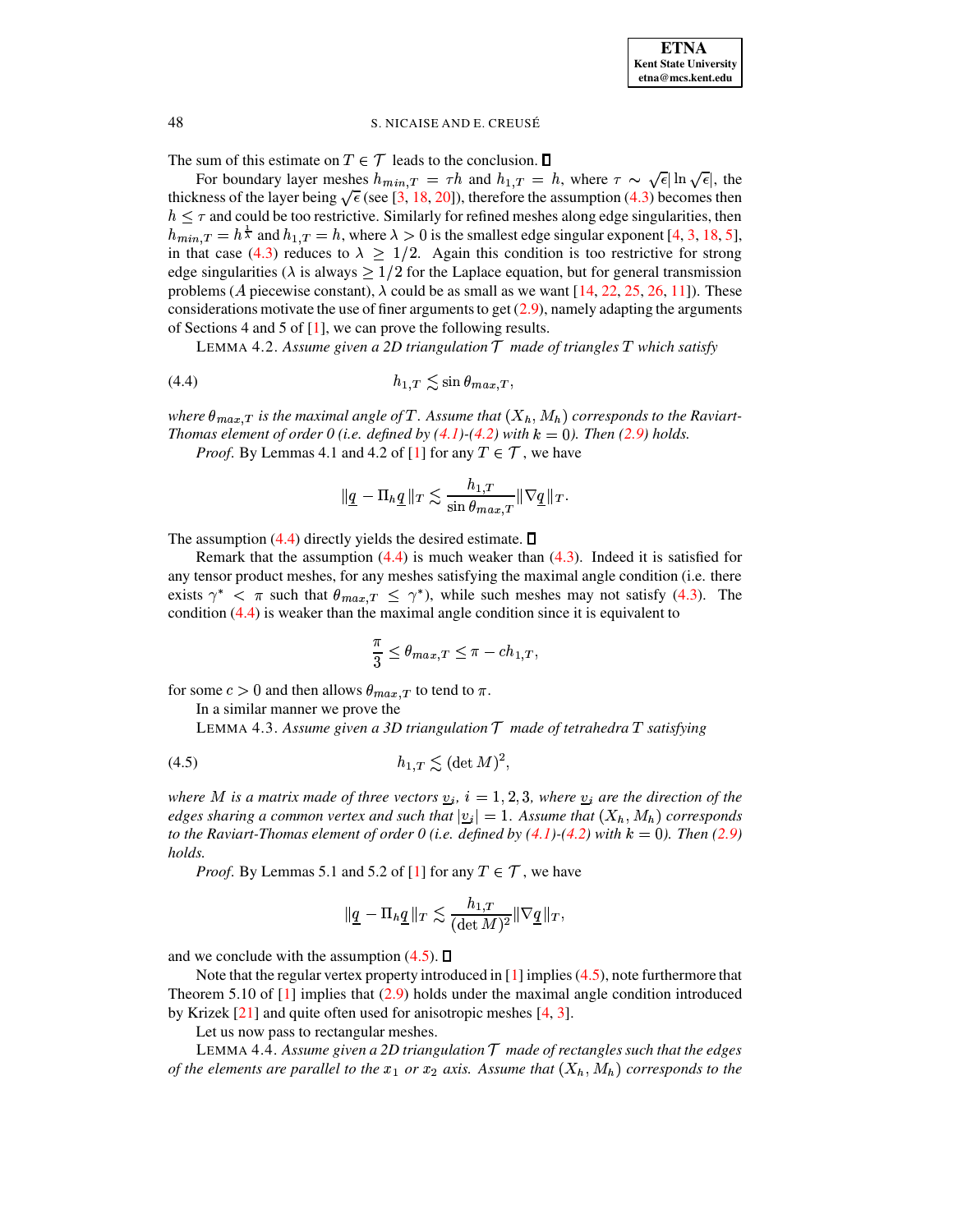49

Raviart-Thomas element of order 0 or 1 (i.e. defined by  $(4.1)$ - $(4.2)$  with  $k = 0$  or 1). Then  $(2.9)$  holds.

*Proof.* Denote by  $E_1$ ,  $E_3$  the edges of T parallel to the  $x_1$  axis. Then by definition of the interpolant  $\Pi_h \underline{q}$  of  $\underline{q}$  we remark that  $\underline{q}_1 - (\Pi_h \underline{q})_1$  has a mean zero on  $E_1$  and  $\underline{q}_2 - (\Pi_h \underline{q})_2$ has a mean zero on  $E_2$ , therefore by a standard scaling argument we have

(4.6) 
$$
\|\underline{q} - \Pi_h \underline{q}\|_T \lesssim \sum_{j=1,2} h_j \|\partial_j (\underline{q} - \Pi_h \underline{q})\|_T,
$$

where  $h_j$  means here the length of  $E_j$ ,  $j = 1, 2$ . It then remains to estimate  $\|\partial_j \Pi_h q\|_T$ . For that purpose we distinguish between the cases  $k = 0$  and  $k = 1$ .

<span id="page-11-0"></span>For  $k = 0$  we shall prove that

$$
(4.7) \t\t\t\t \|\nabla \Pi_h q\|_T \lesssim \|\nabla q\|_T
$$

while for  $k = 1$ , we shall prove that

$$
(4.8) \t\t\t\t\t ||\partial_j \Pi_h \underline{q}||_T \lesssim ||\partial_j \underline{q}||_T + h_j^{-1} ||\underline{q}||_T.
$$

<span id="page-11-1"></span>In both cases these estimates yield

$$
\|\underline{q}-\Pi_h\underline{q}\|_T\lesssim h_{1,T}\|\nabla\underline{q}\|_T+\|\underline{q}\|_T.
$$

and the conclusion follows by summing the square of this estimate on  $T \in \mathcal{T}$ .

In the case  $k = 0$ , we remark that

$$
\Pi_h \underline{q}(x) = \begin{pmatrix} a_0 + a_1 x_1 \\ b_0 + b_1 x_2 \end{pmatrix},
$$

for some real numbers  $a_i, b_i, i = 0, 1$ . Consequently we get

$$
\partial_1 \Pi_h \underline{q} = a_1 \begin{pmatrix} 1 \\ 0 \end{pmatrix}, \partial_2 \Pi_h \underline{q} = b_1 \begin{pmatrix} 0 \\ 1 \end{pmatrix}.
$$

Now by Green's formula, the fact that the edges of  $T$  are parallel to the axes and the interpolation properties, we may successively write

$$
\int_T \partial_1 (\Pi_h \underline{q})_1 = \int_{\partial T} n_1 (\Pi_h \underline{q})_1 = \int_{E_2 \cup E_4} n_1 (\Pi_h \underline{q})_1
$$

$$
= \int_{E_2 \cup E_4} \Pi_h \underline{q} \cdot n = \int_{E_2 \cup E_4} \underline{q} \cdot n
$$

$$
= \int_{E_2 \cup E_4} n_1 \underline{q}_1 = \int_T \partial_1 \underline{q}_1.
$$

By the fact that  $\partial_1(\Pi_h q)_1$  is constant and by Cauchy-Schwarz's inequality we obtain

 $|\partial_1 (\Pi_h q)_1| \leq |T|^{-1/2} ||\partial_1 q_1||_T.$ 

Integrating the square of this estimate on  $T$  we arrive at

$$
\|\partial_1(\Pi_h \underline{q})_1\|_T^2 \le \|\partial_1 \underline{q}_1\|_T^2.
$$

Since a similar argument yields

$$
\|\partial_2(\Pi_h \underline{q})_2\|_T^2 \le \|\partial_2 \underline{q}_2\|_T^2,
$$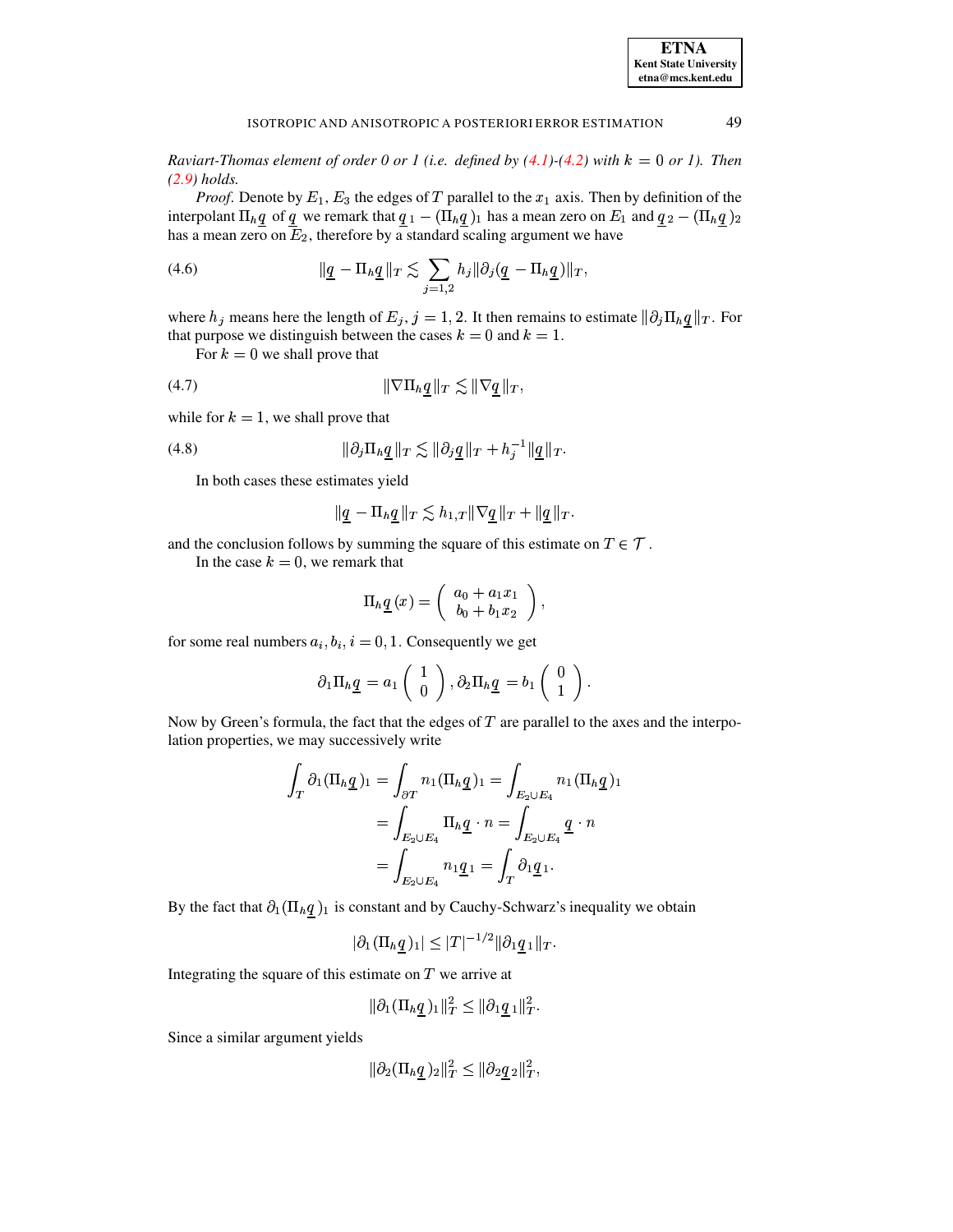we have proved (4.7) (recalling the form of  $\partial_j(\Pi_h \underline{q})$ ).

For  $k = 1$ ,  $\Pi_h q$  has the form

$$
\Pi_h \underline{q}(x) = \begin{pmatrix} a_0 + a_1x_1 + a_2x_1^2 + a_3x_2 + a_4x_1x_2 + a_5x_1^2x_2 \\ b_0 + b_1x_2 + b_2x_2^2 + b_3x_1 + b_4x_1x_2 + b_5x_1x_2^2 \end{pmatrix}
$$

for some real numbers  $a_i, b_i, i = 0, \dots, 5$ . Consequently we get

$$
\partial_1 \Pi_h \underline{q} = \left( \begin{array}{c} a_1 + 2a_2x_1 + a_4x_2 + 2a_5x_1x_2 \\ b_3 + b_4x_2 + b_5x_2^2 \end{array} \right)
$$

For the estimation of  $\partial_1(\Pi_h \underline{q})_1$ , applying Green's formula and the interpolation properties we have

$$
\int_{T} |\partial_1 (\Pi_h \underline{q})_1|^2 = -\int_{T} (\Pi_h \underline{q})_1 \partial_1^2 (\Pi_h \underline{q})_1 + \int_{\partial T} n_1 (\Pi_h \underline{q})_1 \partial_1 (\Pi_h \underline{q})_1
$$
\n
$$
= -\int_{T} (\Pi_h \underline{q})_1 \partial_1^2 (\Pi_h \underline{q})_1 + \int_{E_2 \cup E_4} n_1 (\Pi_h \underline{q})_1 \partial_1 (\Pi_h \underline{q})_1
$$
\n
$$
= -\int_{T} (\Pi_h \underline{q})_1 \partial_1^2 (\Pi_h \underline{q})_1 + \int_{E_2 \cup E_4} (\Pi_h \underline{q}) \cdot n \partial_1 (\Pi_h \underline{q})_1
$$
\n
$$
= -\int_{T} (\Pi_h \underline{q})_1 \partial_1^2 \underline{q}_1 + \int_{E_2 \cup E_4} \underline{q} \cdot n \partial_1 (\Pi_h \underline{q})_1
$$
\n
$$
= \int_{T} \partial_1 (\Pi_h \underline{q})_1 \partial_1 \underline{q}_1.
$$

By Cauchy-Schwarz's inequality we obtain

$$
\|\partial_1(\Pi_h \underline{q})_1\|_T \le \|\partial_1 \underline{q}_1\|_T.
$$

By symmetry we actually have

(4.9) 
$$
\|\partial_j (\Pi_h \underline{q})_j\|_T \leq \|\partial_j \underline{q}_j\|_T \text{ for } j = 1, 2.
$$

<span id="page-12-0"></span>For the estimation of  $\partial_1(\Pi_h \underline{q})_2$ , recalling that it is constant we may start with

$$
\partial_1(\Pi_h \underline{q})_2 \int_T x_1(h_1-x_1) = \int_T \partial_1(\Pi_h \underline{q})_2 x_1(h_1-x_1),
$$

where  $(x_1, x_2)$  are local Cartesian coordinates such that  $E_4$  is a subset of the  $x_2$  axis and  $E_2$ is a subset of the line  $x_1 = h_1$ . In the above right-hand side, applying Green's formula we get

$$
\partial_1(\Pi_h \underline{q})_2 \int_T x_1(h_1 - x_1) = - \int_T (\Pi_h \underline{q})_2 \partial_1 [x_1(h_1 - x_1)],
$$

since the boundary term is zero. Using the interpolation properties we obtain

$$
\partial_1(\Pi_h \underline{q})_2 \int_T x_1(h_1 - x_1) = -\int_T (\Pi_h \underline{q})_2(h_1 - 2x_1)
$$
  
=  $-\int_T (\Pi_h \underline{q}) \cdot \begin{pmatrix} 0 \\ h_1 - 2x_1 \end{pmatrix}$   
=  $-\int_T \underline{q} \cdot \begin{pmatrix} 0 \\ h_1 - 2x_1 \end{pmatrix}$   
=  $-\int_T \underline{q} \cdot (h_1 - 2x_1).$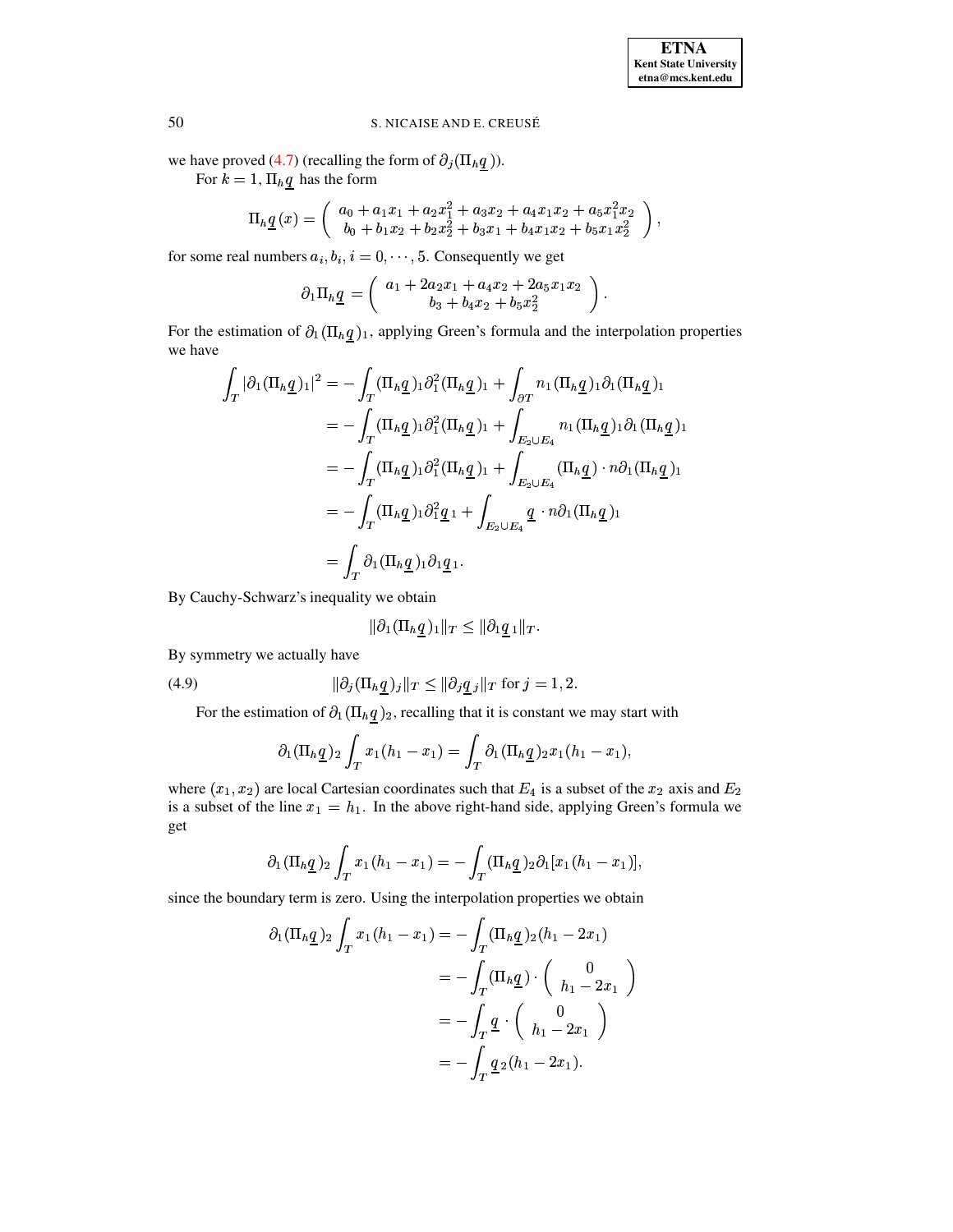This proves the identity

$$
\partial_1 (\Pi_h \underline{q})_2 = -\frac{\int_T \underline{q}_2(h_1 - 2x_1)}{\int_T x_1(h_1 - x_1)}.
$$

Cauchy-Schwarz's inequality and direct calculations yield

$$
|\partial_1 (\Pi_h \underline{q})_2| \lesssim h_1^{-1} |T|^{-1/2} \|\underline{q}_2\|_T.
$$

Integrating the square of this inequality on  $T$  leads to

$$
\|\partial_1(\Pi_h \underline{q})_2\|_T \lesssim h_1^{-1} \|\underline{q}_2\|_T.
$$

Exchanging the role of 1 and 2, we have proved that

$$
(4.10) \t\t\t ||\partial_j(\Pi_h \underline{q})_k||_T \lesssim h_j^{-1} ||\underline{q}_k||_T \text{ for } j \neq k
$$

<span id="page-13-0"></span>The estimates (4.9) and (4.10) immediately give (4.8).  $\Box$ 

Obviously the above result is still valid for a 3D triangulation made of rectangular hexahedra with  $RT_0$  or  $RT_1$ .

Let us go on with the case of pentahedra.

LEMMA 4.5. Assume given a 3D triangulation  $T$  made of rectangular pentahedra  $T =$  $T_1 \times I$ , where I is a real interval and  $T_1$  is a 2D triangle, which satisfies

$$
(4.11)\qquad \qquad h_{1,T} \lesssim \sin \theta_{\max,T_1}
$$

Assume that  $(X_h, M_h)$  corresponds to the Raviart-Thomas element of order 0 (i.e. defined by  $(4.1)-(4.2)$  with  $k = 0$ ). Then  $(2.9)$  holds.

Proof. Arguments like Lemmas 4.1 and 4.2 of [1] yield

<span id="page-13-1"></span>
$$
\|\underline{q} \cdot \left( \Pi_h \underline{q} \right) \cdot \|\underline{r} \lesssim \frac{h_{1,T}}{\sin \theta_{\max,T_1}} \|\nabla (\underline{q} - \Pi_h \underline{q})\|_T \text{ for } i = 1, 2,
$$
  

$$
\|\underline{q} \cdot \left( \Pi_h \underline{q} \right) \cdot \|\underline{r} \lesssim h_{1,T} \|\nabla (\underline{q} - \Pi_h \underline{q})\|_T.
$$

The assumption  $(4.11)$  then yields

<span id="page-13-2"></span>(4.12) 
$$
\|\underline{q} - \Pi_h \underline{q}\|_T \lesssim \|\nabla (\underline{q} - \Pi_h \underline{q})\|_T.
$$

It then remains to estimate  $\|\nabla\Pi_h \underline{q}\|_T$ . Remarking that

$$
\Pi_{h} \underline{q}(x) = \begin{pmatrix} a_0 + a_1 x_1 \\ b_0 + a_1 x_2 \\ c_0 + c_1 x_3 \end{pmatrix},
$$

for some real numbers  $a_i, b_i, c_i, i = 0, 1, 2$ , we see that

$$
\partial_1 \Pi_h \underline{q} = a_1 \begin{pmatrix} 1 \\ 0 \\ 0 \end{pmatrix}, \partial_2 \Pi_h \underline{q} = a_1 \begin{pmatrix} 0 \\ 1 \\ 0 \end{pmatrix}, \partial_3 \Pi_h \underline{q} (x) = c_1 \begin{pmatrix} 0 \\ 0 \\ 1 \end{pmatrix},
$$

which in particular imply div  $\Pi_h \underline{q} = 2a_1 + c_1$ .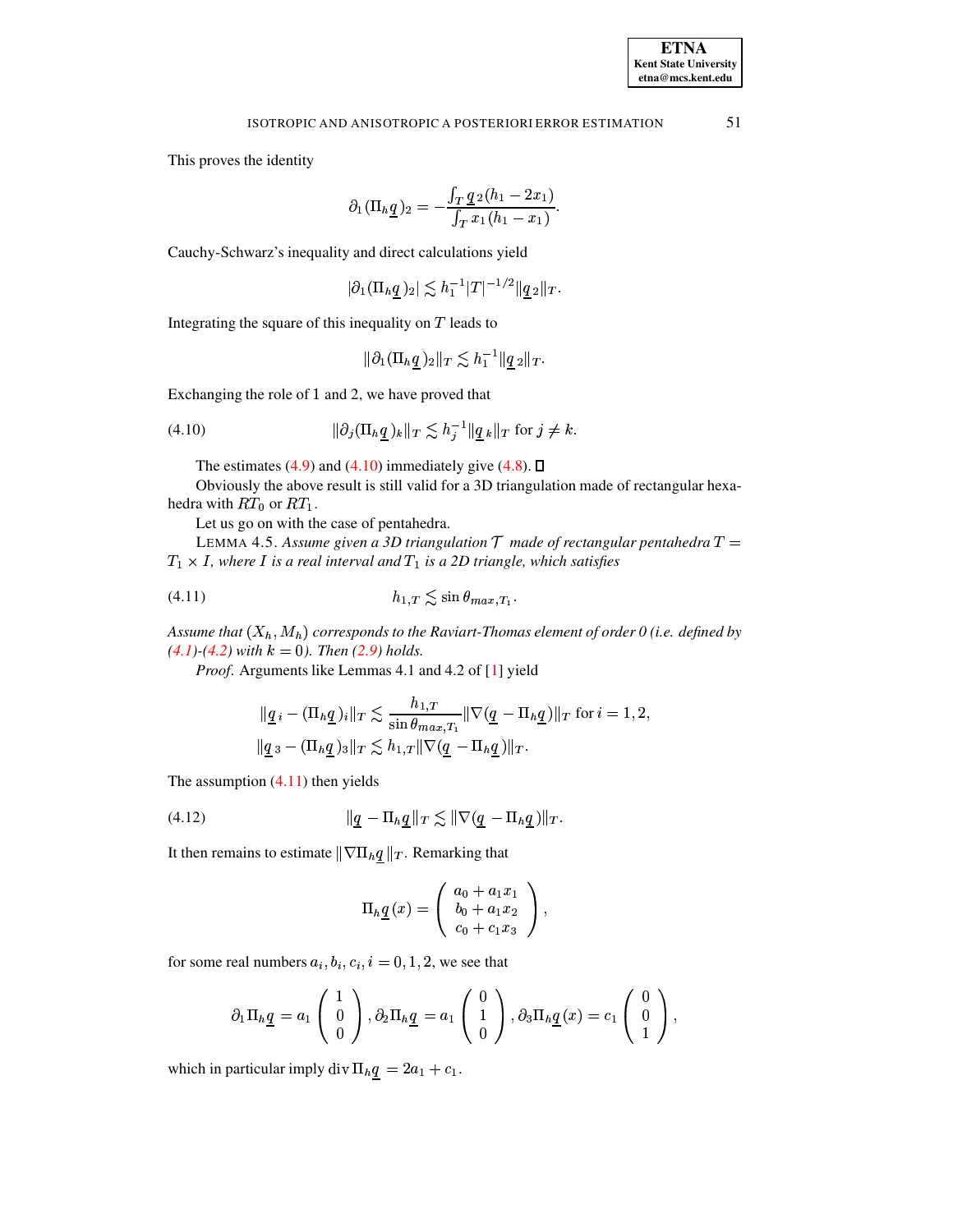

Denote by  $E_i$ ,  $i = 1, 2$  the two faces of T perpendicular to the  $x_3$  axis. As before by

Green's formula and the interpolation properties, we may successively write  
\n
$$
\int_{T} \partial_{3}(\Pi_{h}\underline{q})_{3} = \int_{\partial T} n_{3}(\Pi_{h}\underline{q})_{3} = \int_{E_{1}\cup E_{2}} n_{3}(\Pi_{h}\underline{q})_{3}
$$
\n
$$
= \int_{E_{1}\cup E_{2}} \Pi_{h}\underline{q} \cdot n = \int_{E_{1}\cup E_{2}} \underline{q} \cdot n
$$
\n
$$
= \int_{T} \partial_{3}\underline{q}_{3}.
$$

By the fact that  $\partial_3(\Pi_h \underline{q})_3$  is constant and by Cauchy-Schwarz's inequality we obtain

$$
|\partial_3 (\Pi_h \underline{q})_3| \leq |T|^{-1/2} \|\partial_3 \underline{q}_3\|_T.
$$

Integrating the square of this estimate on  $T$  we arrive at

$$
\|\partial_3 (\Pi_h \underline{q}\,)_3\|_T^2 \leq \|\partial_3 \underline{q}\,{}_3\|_T^2.
$$

A similar argument leads to

$$
\|\text{div }\Pi_h \underline{q}\,\|_T^2 \leq \|\text{div }\underline{q}\,\|_T^2.
$$

By the form of  $\partial_i(\Pi_h q)$ , the two above estimates imply that

$$
\|\nabla(\Pi_h\underline{q}\,)\|_T^2\lesssim \|\nabla\underline{q}\,\|_T^2.
$$

This estimate in [\(4.12\)](#page-13-2) gives

$$
\|\underline{q} - \Pi_h \underline{q}\|_T \lesssim \|\nabla \underline{q}\|_T,
$$

which leads to the conclusion.  $\square$ 

We end this section by showing that the approximation measure  $a$  is bounded from above by 1 for isotropic meshes:

LEMMA 4.6. For any isotropic mesh  $T$  and the above finite element spaces,

$$
a(q, \mathcal{T}) \lesssim 1, \forall q \in [H^1(\Omega)]^d.
$$

*Proof*. By the proof of Lemma [4.1,](#page-9-2) we have

of Lemma 4.1, we have  

$$
\|\underline{q} - \Pi_h \underline{q}\|_T^2 \lesssim \|A_T\|^4 \|A_T^{-1}\|^2 \int_T |\nabla \underline{q}|^2.
$$

Since for an isotropic mesh we have  $||A_T|| \sim h_{1,T}$  and

ppic mesh we have 
$$
||A_T|| \sim h_{1,T}
$$
 and  $||A_T^{-1}|| \sim h_{min,T}^{-1} \sim h_{1,T}^{-1}$ , we get

\n
$$
h_{min,T}^{-2} ||\underline{q} - \Pi_h \underline{q}||_T^2 \sim h_{1,T}^{-2} ||\underline{q} - \Pi_h \underline{q}||_T^2 \lesssim \int_T |\nabla \underline{q}|^2.
$$

We conclude by summing this estimate on  $T \in \mathcal{T}$ .  $\Box$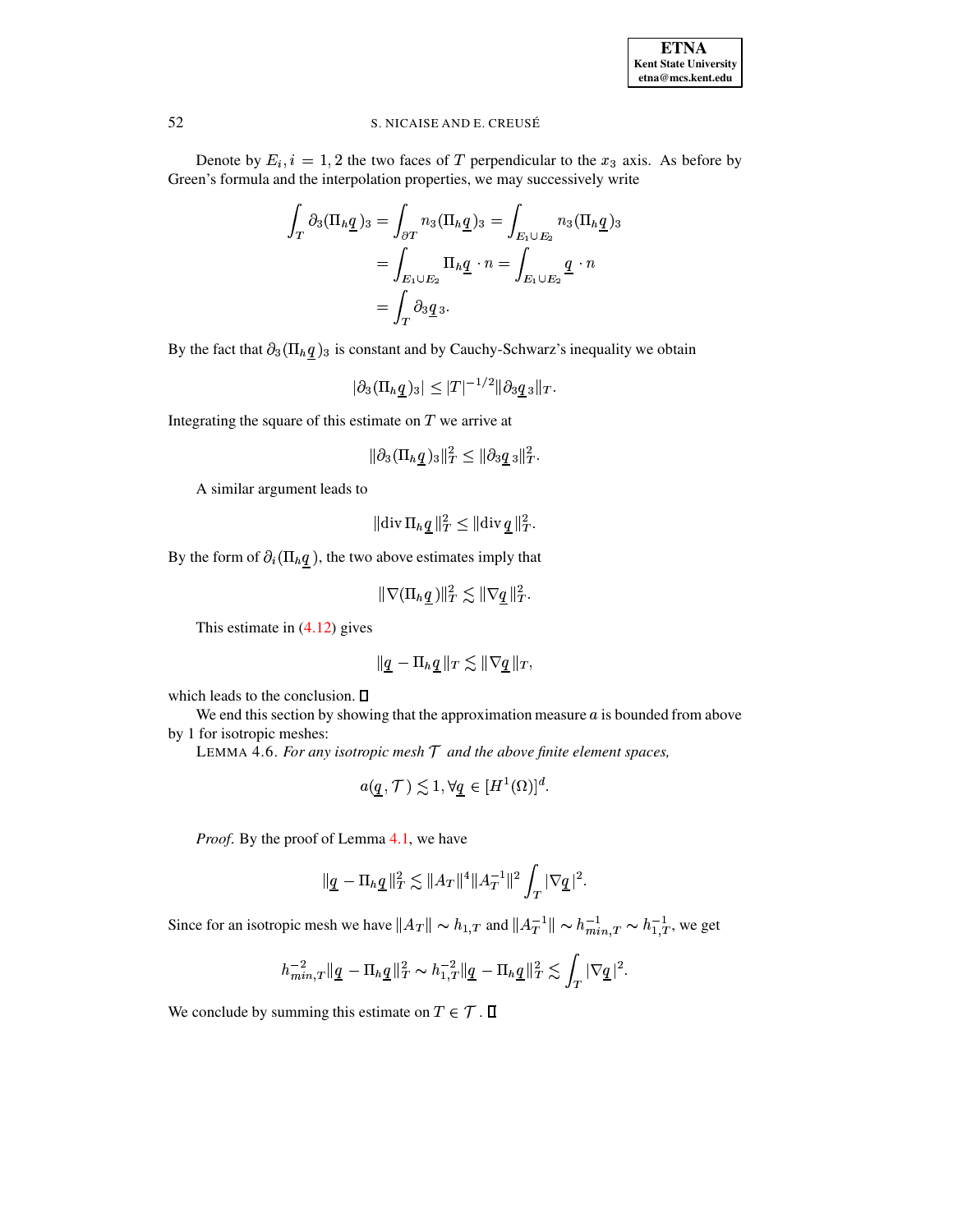# 5. Error estimators.

<span id="page-15-0"></span>**5.1. Residual error estimators.** For  $p_h \in X_h$  we define the jump of  $A^{-1}p_h$  in the tangential direction across a face  $E$  by

$$
\underline{J}_{E,t}(\underline{p}_h) := \begin{cases} \begin{array}{c} \left[ \begin{matrix} A^{-1} \underline{p}_h \cdot \underline{t}_E \end{matrix} \right]_E & \text{in 2D,} \\ \left[ \begin{matrix} \begin{matrix} A^{-1} \underline{p}_h \times \underline{n}_E \end{matrix} \end{matrix} \right]_E & \text{in 3D.} \end{cases}
$$

In 2D,  $\underline{J}_{E,t}(\underline{p}_h)$  is a scalar quantity, but for shortness we write it as a vector, allowing us to treat the 2D and 3D cases in the same time.

DEFINITION 5.1 (Residual error estimator). For any  $T \in \mathcal{T}$ , the local residual error estimator is defined by

$$
\eta_T^2 := \|f + \operatorname{div} \underline{p}_h\|_T^2 + h_{min,T}^2 \|\operatorname{curl} (A^{-1} \underline{p}_h)\|_T^2
$$
  
+  $h_{min,T}^2 \min_{v_h \in M_h} \|A^{-1} \underline{p}_h - \nabla v_h\|_T^2 + \sum_{E \subset \partial T} \frac{h_{min,T}^2}{h_E} \|\underline{J}_{E,t}(\underline{p}_h)\|_E^2.$ 

The global residual error estimator is simply

$$
\eta^2:=\sum_{T\in\mathcal{T}}\,\eta_T^2
$$

**5.2. Proof of the lower error bound.** We proceed as in  $[8]$  with the necessary adaptation due to the anisotropy of the meshes (compare with  $[18, 12]$ ).

<span id="page-15-3"></span>THEOREM 5.2 (Lower error bound). Assume that there exists  $k \in \mathbb{N}$  such that  $(A^{-1}p_h)_{|T}$ belongs to  $\mathbb{P}^k$ , for all  $T \in \mathcal{T}$ . Then for all elements T, the following local lower error bound holds:

(5.1) 
$$
\eta_T \lesssim \|\underline{\epsilon}\|_{H(\mathrm{div}, \omega_T)} + \|e\|_T.
$$

<span id="page-15-2"></span>*Proof.* Curl residual By the inverse inequality  $(3.1)$  and Green's formula, one has

$$
\|\underline{\text{curl}} (A^{-1}\underline{p}_h)\|_T^2 \sim \int_T b_T |\underline{\text{curl}} (A^{-1}\underline{p}_h)|^2
$$
  
=  $-\int_T b_T \underline{\text{curl}} (A^{-1}\underline{\epsilon}) \cdot \underline{\text{curl}} (A^{-1}\underline{p}_h)$   
=  $-\int_T (A^{-1}\underline{\epsilon}) \cdot \underline{\text{curl}} (b_T \underline{\text{curl}} (A^{-1}\underline{p}_h))$   
 $\leq \|A^{-1}\underline{\epsilon}\|_T \|\underline{\text{curl}} (b_T \underline{\text{curl}} (A^{-1}\underline{p}_h))\|_T.$ 

<span id="page-15-1"></span>The inverse inequality  $(3.2)$  yields

(5.2) 
$$
h_{min,T} \|\underline{\text{curl}} \ (A^{-1} \underline{p}_h)\|_T \lesssim \|\underline{\epsilon}\|_T.
$$

**Tangential jump Set** 

$$
\underline{w}_E := \mathrm{F}_{\mathrm{ext}}(\underline{J}_{E,t}(\underline{p}_h)) b_E
$$

which belongs to  $H_0^1(\omega_E)$  in 2D and to  $[H_0^1(\omega_E)]^3$  in 3D. The inverse inequality (3.3) yields

$$
\|\underline{J}_{E,t}(\underline{p}_h)\|_E^2 \lesssim \int_E \underline{J}_{E,t}(\underline{p}_h) \cdot \underline{w}_E = -\int_E \underline{J}_{E,t}(\underline{\epsilon}) \cdot \underline{w}_E.
$$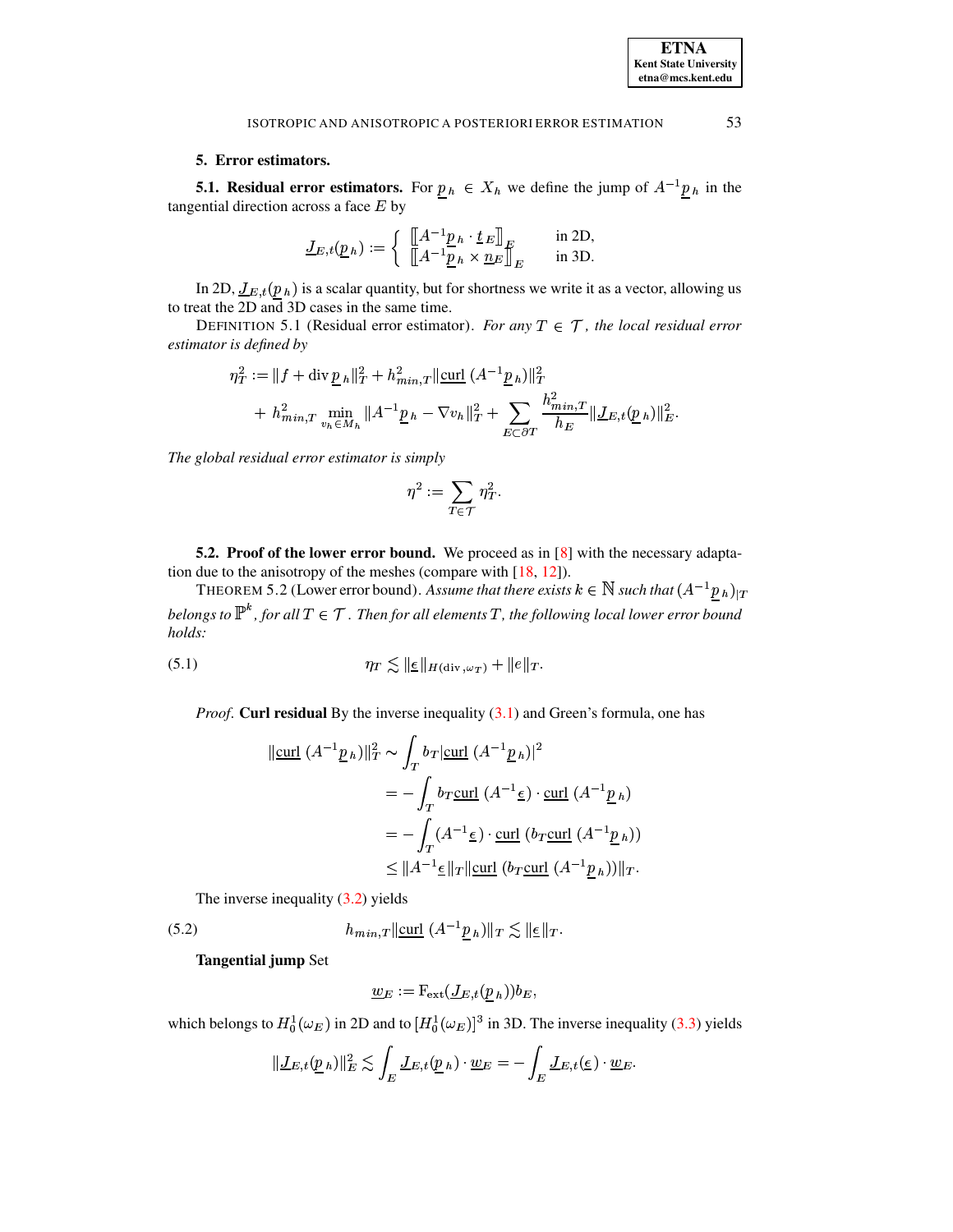Elementwise integration yields

Herinentwise integration yields

\n
$$
\|\underline{J}_{E,t}(\underline{p}_h)\|_E^2 \lesssim \sum_{T \subset \omega_E} \int_T \{(A^{-1}\underline{\epsilon}) \cdot \underline{\mathrm{curl}} \ \underline{w}_E - \underline{\mathrm{curl}} \ (A^{-1}\underline{\epsilon}) \cdot \underline{w}_E\}
$$
\n
$$
= \sum_{T \subset \omega_E} \int_T \{(A^{-1}\underline{\epsilon}) \cdot \underline{\mathrm{curl}} \ \underline{w}_E + \underline{\mathrm{curl}} \ (A^{-1}\underline{p}_h) \cdot \underline{w}_E\}
$$
\n
$$
\lesssim \|A^{-1}\underline{\epsilon}\|_{\omega_E} \|\underline{\mathrm{curl}} \ \underline{w}_E\|_{\omega_E} + \sum_{T \subset \omega_E} \|\underline{\mathrm{curl}} \ (A^{-1}\underline{p}_h)\|_T \|\underline{w}_E\|_{\omega_E}.
$$

By the estimate  $(5.2)$  we get

$$
\| \underline{J}_{E,t}(\underline{p}_h) \|^2_E \lesssim \| \underline{\epsilon} \|_{\omega_E} (\|\underline{\mathrm{curl}} \ \underline{w}_E \|_{\omega_E} + h_{min,T}^{-1} \| \underline{w}_E \|_{\omega_E}).
$$

The inverse inequalities  $(3.4)$  and  $(3.5)$  lead to

(5.3) 
$$
\|\underline{J}_{E,t}(\underline{p}_h)\|_E \lesssim \frac{h_E^{1/2}}{h_{min,T}} \|\underline{\epsilon}\|_{\omega_E}.
$$

<span id="page-16-1"></span>

Element residual The inverse inequality (3.1) and the fact that 
$$
\underline{p} = A \nabla u
$$
 yield  
\n
$$
||A^{-1}\underline{p}_h - \nabla u_h||_T^2 \sim \int_T b_T (A^{-1}\underline{p}_h - \nabla u_h) \cdot (A^{-1}\underline{p}_h - \nabla u_h)
$$
\n
$$
\sim \int_T b_T (A^{-1}\underline{\epsilon} - \nabla e) \cdot (A^{-1}\underline{p}_h - \nabla u_h).
$$

Using Green's formula we get  
\n
$$
||A^{-1}\underline{p}_h - \nabla u_h||_T^2 \lesssim \int_T b_T (A^{-1}\underline{e}) \cdot (A^{-1}\underline{p}_h - \nabla u_h) + \int_T e \operatorname{div} (b_T (A^{-1}\underline{p}_h - \nabla u_h)).
$$

Cauchy-Schwarz's inequality and the inverse inequality  $(3.2)$  lead to

(5.4) 
$$
h_{min,T} \|A^{-1} \underline{p}_h - \nabla u_h\|_T \lesssim \|\underline{\epsilon}\|_T + \|e\|_T.
$$

<span id="page-16-2"></span>Using the estimates  $(5.2)$  and  $(5.3)$  and  $(5.4)$  provides the desired bound  $(5.1)$ .  $\Box$ 

REMARK 5.3. The assumption of theorem [5.2](#page-15-3) is not always fulfilled, even if  $p_h$  is elementwise polynomial, since  $A^{-1}$  is not necessarily elementwise polynomial. However, it holds if  $A$  is piecewise constant.

<span id="page-16-3"></span><span id="page-16-0"></span>**5.3. Proof of the upper error bound.** The use of Lemma [3.5](#page-7-2) allows to prove the following error bound on  $e$ .

LEMMA 5.4. Let  $\underline{v} \in [H^1(\Omega)]^d$  be the solution of [\(3.11\)](#page-7-1) with  $g = e$  and satisfying *[\(3.12\)](#page-7-1), obtained in Lemma [3.5.](#page-7-2) Then the next estimate holds*

$$
||e|| \lesssim ||\underline{\epsilon}|| + a(\underline{v}, \mathcal{T})\eta.
$$

*Proof*. By [\(3.11\)](#page-7-1) we may write

te
$$
\|e\|^2 = \int_{\Omega} (u - u_h) \text{div} \, \underline{v}.
$$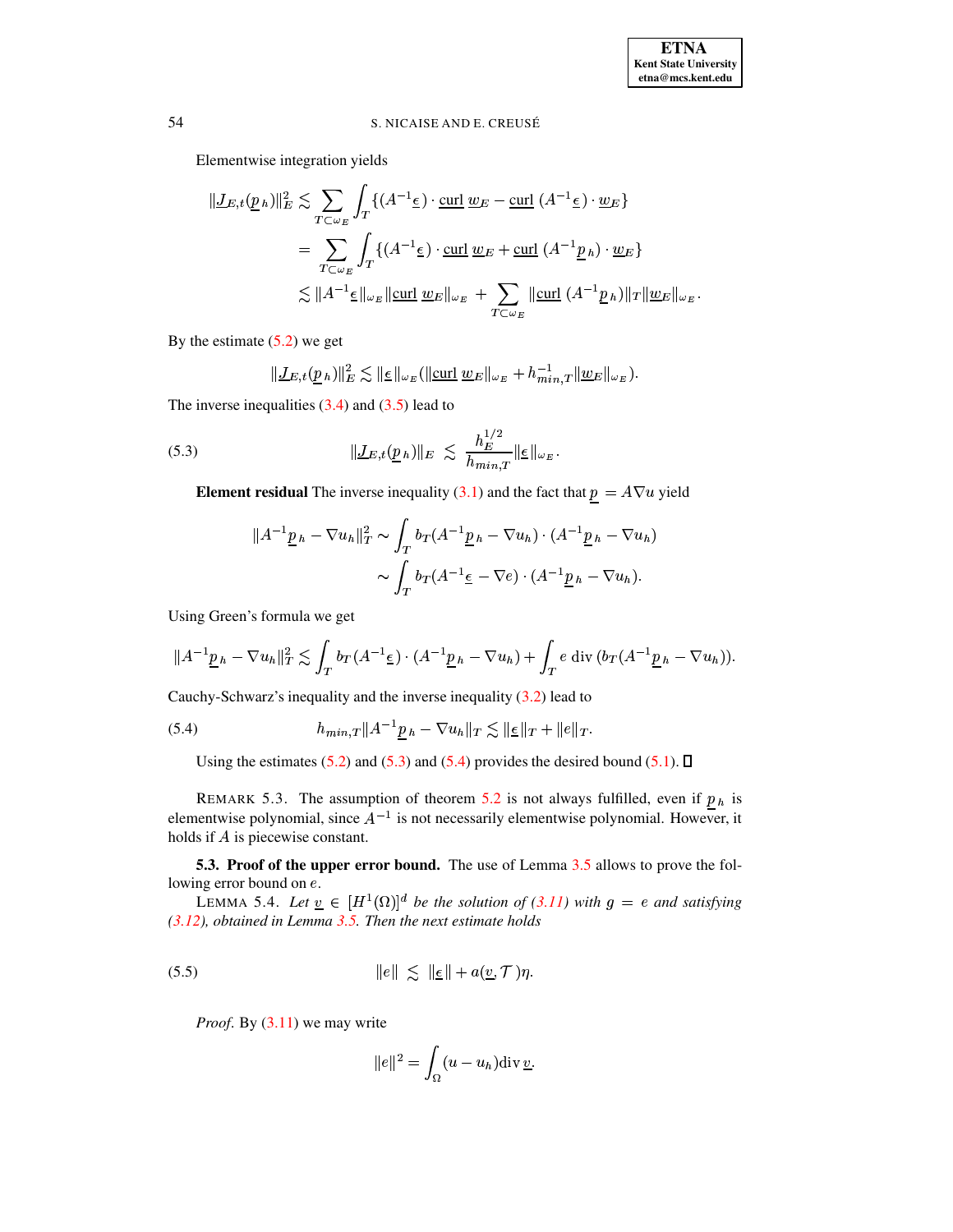55

#### ISOTROPIC AND ANISOTROPIC A POSTERIORI ERROR ESTIMATION

By Green's formula and the fact that  $\nabla u = A^{-1} \underline{p}$  (recall that  $u = 0$  on  $\partial \Omega$ ) we get

$$
||e||^2 = -\int_{\Omega} (A^{-1} \underline{p}) \cdot \underline{v} - \int_{\Omega} u_h \text{div} \, \underline{v}.
$$

Now using the commuting property  $(2.8)$  we obtain

$$
||e||^2 = -\int_{\Omega} (A^{-1}\underline{p}) \cdot \underline{v} - \int_{\Omega} u_h \operatorname{div} \Pi_h \underline{v}.
$$

The discrete mixed formulation  $(2.1)$  then leads to

$$
||e||^2 = -\int_{\Omega} (A^{-1}(\underline{p} - \underline{p}_h)) \cdot \underline{v} - \int_{\Omega} (A^{-1}\underline{p}_h) \cdot (\underline{v} - \Pi_h \underline{v}).
$$

Since Green's formula on each element and the properties  $(2.8)$  and  $(2.10)$  imply that

$$
\sum_{T \in \mathcal{T}} \int_T \nabla v_h \cdot (\underline{v} - \Pi_h \underline{v}) = 0, \forall v_h \in M_h,
$$

we have shown that

$$
||e||^2 = -\int_{\Omega} (A^{-1}(\underline{p} - \underline{p}_h)) \cdot \underline{v}
$$

$$
-\sum_{T \in \mathcal{T}} \int_T (A^{-1}\underline{p}_h - \nabla v_h) \cdot (\underline{v} - \Pi_h \underline{v}), \forall v_h \in M_h.
$$

Now Cauchy-Schwarz's inequality leads to

$$
||e||^{2} \leq ||A^{-1}(\underline{p} - \underline{p}_h)|| ||\underline{v}||
$$
  
+ 
$$
\sum_{T \in \mathcal{T}} ||A^{-1}\underline{p}_h - \nabla v_h||_T ||\underline{v} - \Pi_h \underline{v}||_T, \forall v_h \in M_h.
$$

Using the definition of the approximation measure  $a$  we obtain

$$
||e||^2 \leq \left(||A^{-1}(\underline{p} - \underline{p}_h)|| + a(\underline{v}, \mathcal{T})(\sum_{T \in \mathcal{T}} h_{min,T}^2 ||A^{-1}\underline{p}_h - \nabla v_h||_T^2)^{1/2}\right) ||\underline{v}||_{1,\Omega},
$$

for any  $v_h \in M_h$ . The conclusion follows from the estimate (3.12).  $\square$ 

Comparing the above lemma with Lemma 5.2 of [8], we remark that the use of Lemma 3.5 allows to avoid the  $H^2$ -regularity of the solution of (1.1).

<span id="page-17-2"></span>It remains to estimate the error bound on  $\epsilon$ , which is obtained by adapting Lemma 5.1 of [8]. We start with a Helmholtz like decomposition of this error.

LEMMA 5.5. There exist  $z \in H_0^1(\Omega)$  and  $\beta \in H^1(\Omega)$  in 2D or  $\beta \in [H^1(\Omega)]^3$  in 3D such that

<span id="page-17-1"></span>
$$
\epsilon = A\nabla z + \underline{\text{curl}} \beta
$$

with the estimates

<span id="page-17-0"></span>
$$
\|z\|_{1,\Omega} \lesssim \|\underline{\epsilon}\|
$$

 $(5.8)$  $\|\underline{\beta}\|_{1,\Omega} \lesssim \|\underline{\epsilon}\|.$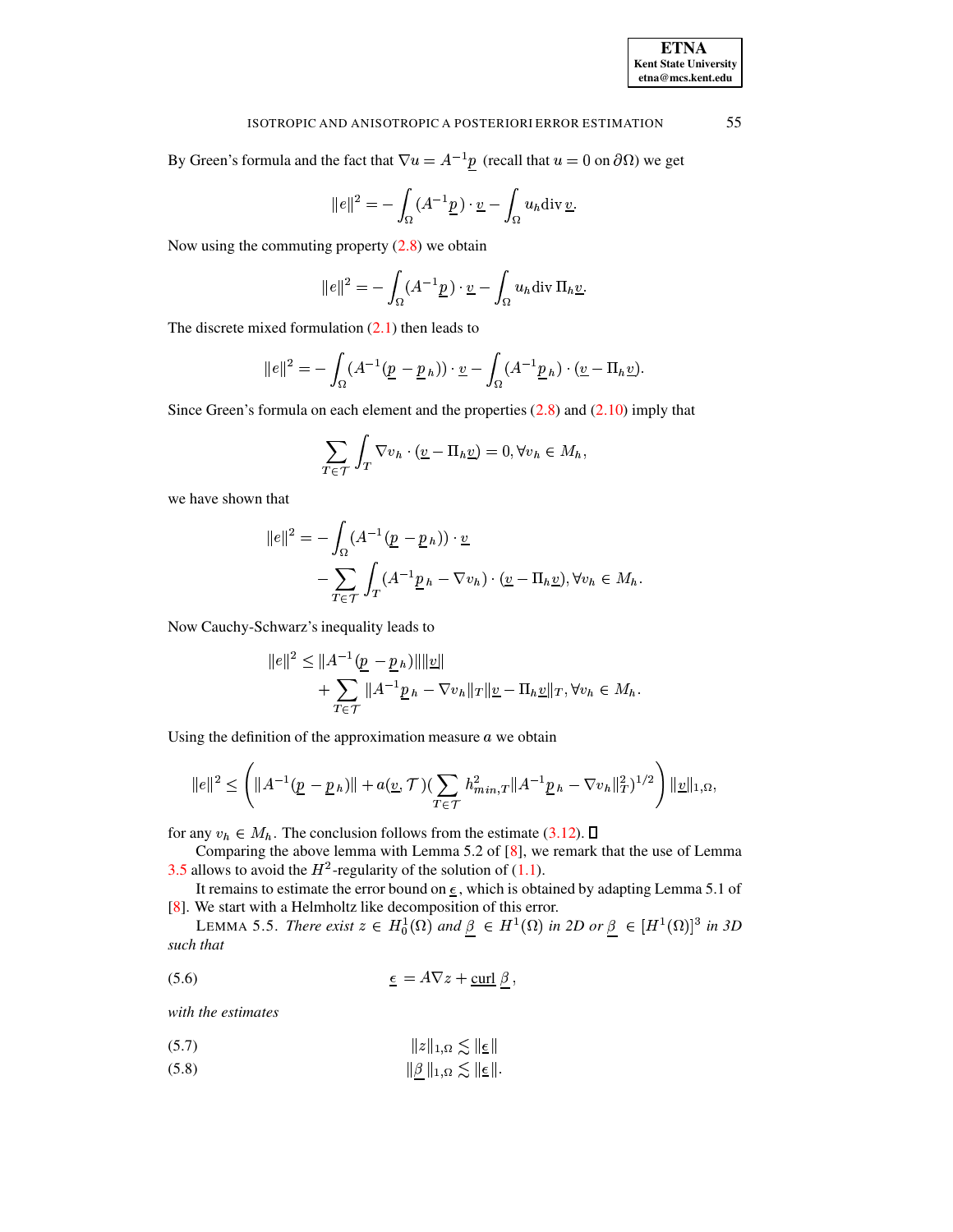*Proof.* Firstly we consider  $z \in H_0^1(\Omega)$  as the unique solution of div  $(A\nabla z) = \text{div } \underline{\epsilon}$ , i.e., solution of

$$
\int_{\Omega} (A\nabla z) \cdot \nabla w = \int_{\Omega} \underline{\epsilon} \cdot \nabla w, \forall w \in H_0^1(\Omega),
$$

which clearly satisfies [\(5.7\)](#page-17-0). Secondly we remark that  $\epsilon - A\nabla z$  is divergence free so by Theorem I.3.1 or I.3.4 of [\[17\]](#page-24-4), there exists  $\beta \in H^1(\Omega)$  in 2D or  $\beta \in [H^1(\Omega)]^3$  in 3D such that

$$
\underline{\mathrm{curl}} \ \beta \ = \underline{\epsilon} \ -A \nabla z
$$

with the estimate

$$
\|\underline{\beta}\,\|_{1,\Omega}\lesssim\|\underline{\epsilon}-A\nabla z\|,
$$

which leads to  $(5.8)$  thanks to  $(5.7)$ .  $\Box$ 

For the sake of shortness, in the above lemma, we use exceptionally the notation  $\beta$  in 2D for the scalar function appearing in the decomposition [\(5.6\)](#page-17-1).

LEMMA 5.6. If z and  $\beta$  are from Lemma [5.5](#page-17-2) then the next estimate holds

$$
\|\underline{\epsilon}\| \lesssim (1 + m_1(\underline{\beta}, \mathcal{T}))\eta.
$$

Proof. Since Green's formula yields

$$
\int_{\Omega} \nabla z \cdot \underline{\text{curl}} \underline{\beta} = 0,
$$

we may write

<span id="page-18-0"></span>we may write  
(5.10) 
$$
\int_{\Omega} (A^{-1} \underline{\epsilon}) \cdot \underline{\epsilon} = \int_{\Omega} (\nabla z) \cdot \underline{\epsilon} + \int_{\Omega} (A^{-1} \underline{\text{curl}} \underline{\beta}) \cdot \underline{\text{curl}} \underline{\beta}.
$$

We now estimate separetely the two terms of this right-hand side. For the first one applying Green's formula we get  $\cdot \epsilon \, = - \int \, z \hbox{div} \, \epsilon \, .$ 

$$
\int_{\Omega} (\nabla z) \cdot \underline{\epsilon} = -\int_{\Omega} z \operatorname{div} \underline{\epsilon}
$$

By Cauchy-Schwarz's inequality we obtain  
\n
$$
\left| \int_{\Omega} (\nabla z) \cdot \underline{\epsilon} \right| \lesssim || \text{div } \underline{\epsilon} || ||z||_{1,\Omega}.
$$

<span id="page-18-1"></span>Using finally the fact that 
$$
\text{div } \underline{p} = -f
$$
 and the estimate (5.7), we conclude  
(5.11) 
$$
\left| \int_{\Omega} (\nabla z) \cdot \underline{\epsilon} \right| \lesssim ||f + \text{div } \underline{p}_h|| ||\underline{\epsilon}||.
$$

For the second term of the right-hand side of [\(5.10\)](#page-18-0) we take  $\beta_h = I_{Cl} \beta$ . By [\(5.6\)](#page-17-1) and Green's formula, we have

have  

$$
\int_{\Omega} (A^{-1} \underline{\text{curl}} \underline{\beta}) \cdot \underline{\text{curl}} \underline{\beta} h = \int_{\Omega} (A^{-1} \underline{\epsilon}) \cdot \underline{\text{curl}} \underline{\beta} h.
$$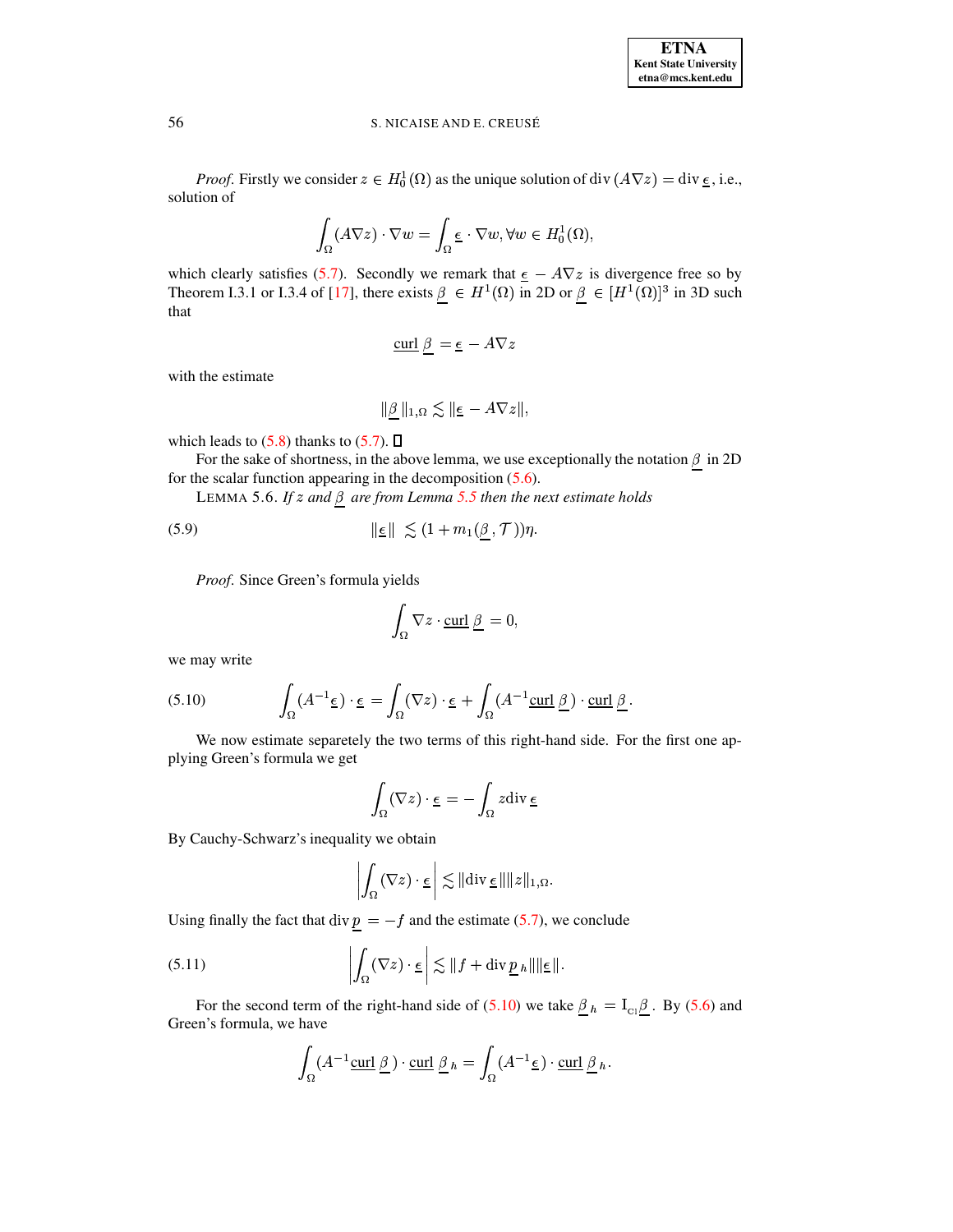As <u>curl  $\beta_h$ </u> belongs to  $X_h$  (due to [\(2.5\)](#page-4-0)), by the orthogonality relation [\(2.2\)](#page-2-2) the above identity<br>becomes<br> $\int (A^{-1}\text{curl }\beta) \cdot \text{curl }\beta_h = \int e \text{ div } \text{curl } \beta_h = 0.$ 

$$
\int_{\Omega} (A^{-1} \underline{\text{curl } \underline{\beta}}) \cdot \underline{\text{curl } \underline{\beta}}_h = \int_{\Omega} e \operatorname{div} \underline{\text{curl } \underline{\beta}}_h = 0.
$$

This identity allows to write

lows to write  

$$
\int_{\Omega} (A^{-1}\underline{\text{curl }\beta}) \cdot \underline{\text{curl }\beta} = \int_{\Omega} (A^{-1}\underline{\text{curl }\beta}) \cdot \underline{\text{curl } (\beta - \beta h)}.
$$

Using the Helmholtz decomposition (5.6) and the fact that 
$$
\underline{p} = A\nabla u
$$
 it becomes  
\n
$$
\int_{\Omega} (A^{-1}\underline{\text{curl}} \underline{\beta}) \cdot \underline{\text{curl}} \underline{\beta} = \int_{\Omega} (\nabla (u - z) - A^{-1}\underline{p}_h) \cdot \underline{\text{curl}} \, (\underline{\beta} - \underline{\beta}_h).
$$

Green's formula in  $\Omega$  (the boundary term being zero since  $u - z = 0$  on the boundary) leads to

$$
\int_{\Omega} (A^{-1} \underline{\text{curl}} \underline{\beta}) \cdot \underline{\text{curl}} \underline{\beta} = - \int_{\Omega} (A^{-1} \underline{p}_h) \cdot \underline{\text{curl}} \, (\underline{\beta} - \underline{\beta}_h).
$$

Now applying Green's formula on each element T we get  
\n
$$
\int_{\Omega} (A^{-1} \underline{\text{curl}} \underline{\beta}) \cdot \underline{\text{curl}} \underline{\beta} = - \sum_{T \in \mathcal{T}} \int_{T} \underline{\text{curl}} (A^{-1} \underline{p}_h) \cdot (\underline{\beta} - \underline{\beta}_h)
$$
\n
$$
+ \sum_{E \in \mathcal{E}} \int_{E} \underline{J}_{E,t} (\underline{p}_h) \cdot (\underline{\beta} - \underline{\beta}_h).
$$

Continuous and discrete Cauchy-Schwarz's inequalities yield  
\n
$$
\left| \int_{\Omega} (A^{-1} \underline{\text{curl}} \underline{\beta}) \cdot \underline{\text{curl}} \underline{\beta} \right| \le
$$
\n
$$
\left( \sum_{T \in \mathcal{T}} h_{min,T}^2 ||\underline{\text{curl}} (A^{-1} \underline{p}_h) ||_T^2 \right)^{1/2} \left( \sum_{T \in \mathcal{T}} h_{min,T}^{-2} ||\underline{\beta} - \underline{\beta}_h ||_T^2 \right)^{1/2}
$$
\n
$$
+ \left( \sum_{E \in \mathcal{E}} h_{min,E}^2 h_E^{-1} ||\underline{J}_{E,t}(\underline{p}_h) ||_E^2 \right)^{1/2} \left( \sum_{E \in \mathcal{E}} h_{min,E}^{-2} h_E ||\underline{\beta} - \underline{\beta}_h ||_E^2 \right)^{1/2}.
$$

By Lemma [3.4](#page-7-3) we obtain

otain

\n
$$
\left| \int_{\Omega} (A^{-1} \underline{\text{curl}} \underline{\beta}) \cdot \underline{\text{curl}} \underline{\beta} \right| \lesssim m_1(\underline{\beta}, \mathcal{T}) \eta \| \nabla \underline{\beta} \|.
$$

<span id="page-19-0"></span>

According to (5.8) we arrive at the estimate  
(5.12) 
$$
\left| \int_{\Omega} (A^{-1} \underline{\text{curl } \beta}) \cdot \underline{\text{curl } \beta} \right| \lesssim m_1(\underline{\beta}, \mathcal{T}) \eta ||\underline{\epsilon}||.
$$

The conclusion directly follows from the identity  $(5.10)$  and the estimates  $(5.11)$  and  $(5.12)$ .  $\square$ 

Using the two above Lemmas and recalling that div  $\frac{\epsilon}{\epsilon} = -(f + \text{div} \, \underline{p}_h)$  we have obtained the

<span id="page-19-2"></span>THEOREM 5.7 (Upper error bound). Let  $\underline{v} \in [H^1(\Omega)]^d$  be the function from Lemma [5.4](#page-16-3) and  $\beta$  the function from Lemma [5.5.](#page-17-2) Then the error is bounded globally from above by

<span id="page-19-1"></span>(5.13) 
$$
\|e\| + \|\underline{\epsilon}\|_{H(\text{div},\Omega)} \lesssim (1 + a(\underline{v},\mathcal{T}) + m_1(\beta,\mathcal{T}))\eta.
$$

**ETNA Kent State University etna@mcs.kent.edu**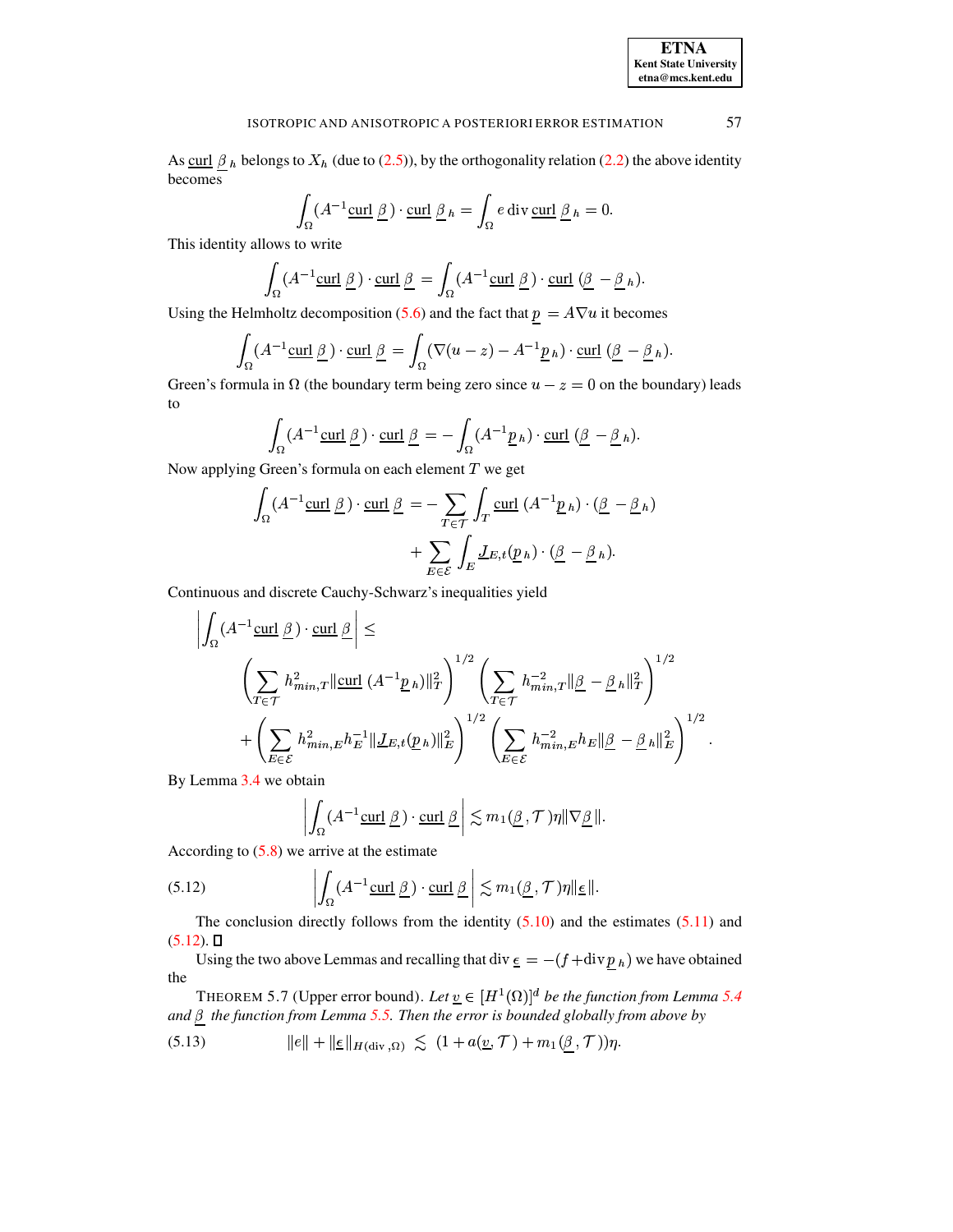5.4. Applications to isotropic meshes. Our results apply to any element pairs from Section 4 on isotropic meshes. In that case we have  $h_{min,T} \sim h_T \sim h_F$  for all faces F of T (recall that  $h_T$  is the diameter of T),  $m_1(\cdot, \mathcal{T}) \sim 1$  and  $a(\cdot, \mathcal{T}) \lesssim 1$ . As a consequence the above results may rephrased as follows: the local residual error estimator is given by (see  $[8]$ 

$$
\eta_T^2 := \|f + \operatorname{div} \underline{p}_h\|_T^2 + h_T^2 \|\underline{\operatorname{curl}} \ (A^{-1} \underline{p}_h)\|_T^2 + h_T^2 \min_{v_h \in M_h} \|A^{-1} \underline{p}_h - \nabla v_h\|_T^2 + h_T \sum_{E \subset \partial T} \|\underline{J}_{E,t}(\underline{p}_h)\|_E^2.
$$

With this definition the lower error bound (5.1) holds under the same assumption on  $p<sub>h</sub>$  than in Theorem 5.2, while the upper error bound  $(5.13)$  reduces to

$$
||e|| + ||\underline{\epsilon}||_{H(\mathrm{div},\Omega)} \leq \eta,
$$

<span id="page-20-0"></span>without any regularity assumption on the solution of  $(1.1)$ .

**6. Numerical experiments.** In this section, we present two  $3D$  experiments which confirm the efficiency and reliability of our estimator. The first example treats the case of a smooth solution presenting a boundary layer, while the second example considers the case of a singular solution (not in  $H^2(\Omega)$ ) having an edge singularity. The first example was chosen to show that the alignment and approximation measures are not an obstacle for the efficiency and reliability of the estimator, while the choice of the second example is motivated by the relaxation of the  $H^2$ -regularity of the solution.

<span id="page-20-1"></span>6.1. Solution with a boundary layer. The present experiments consist in solving the three dimensional mixed problem (2.1) with  $A = Id$  on the unit cube  $\Omega = (0, 1)^3$ . Here, we use the Raviart-Thomas element  $RT_0$  described in Section 4, on anisotropic Shishkin type meshes composed of tetrahedra. Each mesh is the tensor product of a 1D Shishkin type mesh and of a uniform 2D mesh, both with n subintervals. With  $\tau \in (0, 1)$  being a transition point parameter, the coordinates  $(x_i, y_j, z_k)$  of the nodes of the hexahedra are defined by

 $dx_1 := 2\tau/n$ ,  $dx_2 := 2(1-\tau)/n$ ,  $dy = 1/n$ ,  $dz = 1/n$ ,

|  | $\int x_i := i dx_1$           | $(0 \le i \le n/2),$       |
|--|--------------------------------|----------------------------|
|  | $x_i := \tau + (i - n/2) dx_2$ | $(n/2 + 1 \leq i \leq n),$ |
|  | $y_i := j dy$                  | $(0 \leq j \leq n),$       |
|  | $z_k$ := $k dz$                | $(0 \leq k \leq n).$       |

Each hexahedron is then divided in three tetrahedra, without adding any node (see Figure  $6.1$ ).

The discrete problem  $(2.1)$  is solved with an Uzawa-type algorithm. The number of degrees of freedom for the determination of  $p_h$  is equal to the number of faces NF of the mesh. The tests are performed with the following prescribed exact solution  $u$ :

$$
u(x,y,z) \quad = \quad x(1-x)y(1-y)z(1-z)e^{-\frac{\tau}{\sqrt{\varepsilon}}}.
$$

This allows to have in particular  $u_{\vert \Gamma} = 0$ . Note that  $\frac{\partial u}{\partial x}$  presents an exponential boundary layer along the line  $x = 0$  that does not converge uniformly towards zero when  $\varepsilon$  goes towards zero. The transition parameter  $\tau$  involved in the construction of the Shishkin-type mesh is defined by  $\tau := \min\{1/2, 2\sqrt{\varepsilon} | \ln \sqrt{\varepsilon} \}$ , which is roughly twice the boundary layer width. The maximal aspect ratio in the mesh is equal to  $1/(2\tau)$ .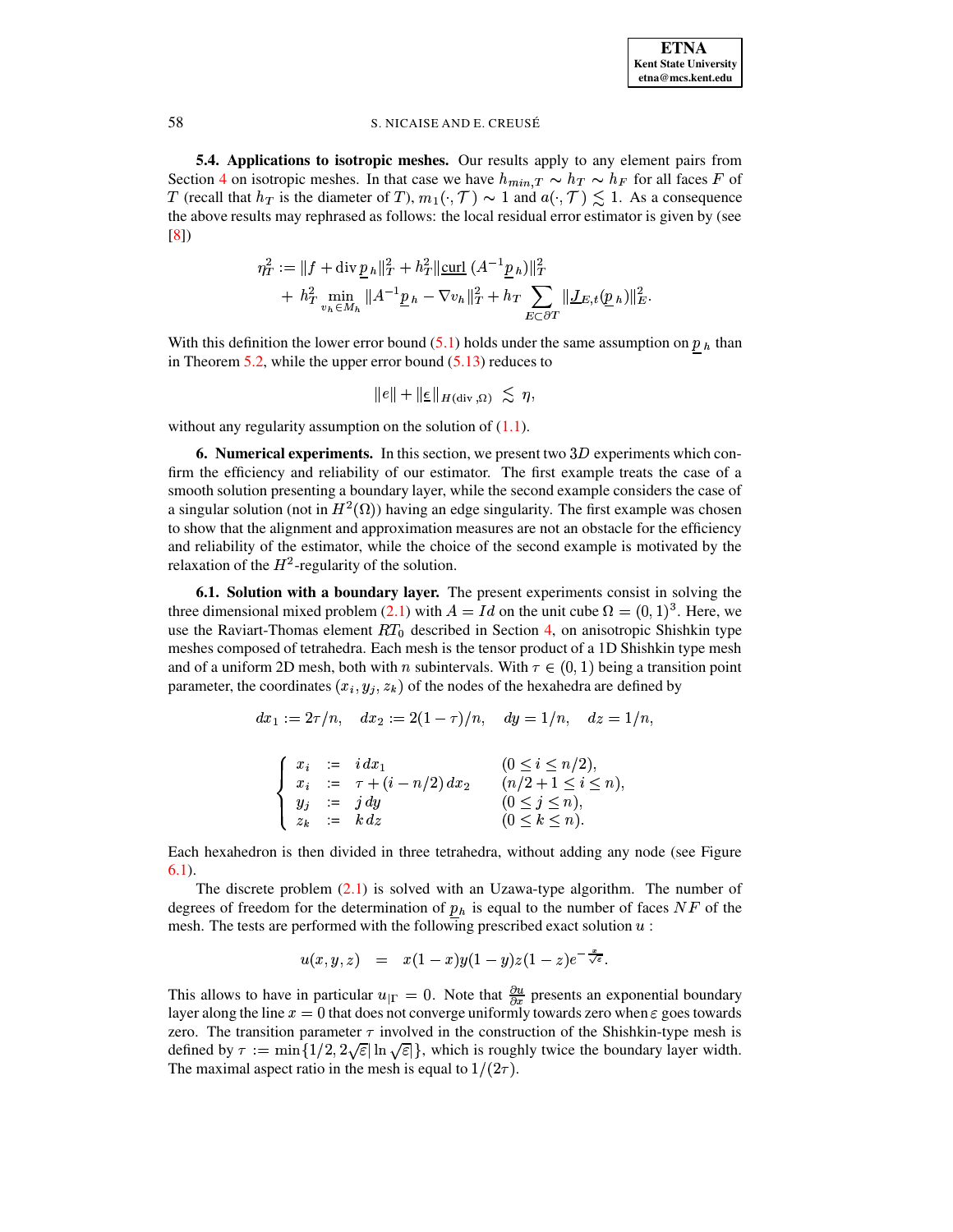



<span id="page-21-0"></span>FIG. 6.1. *Shishkin type mesh on the unit cube with*  $n = 8$  *and*  $\tau = 0.25$ .

Now we investigate the main theoretical results which are the upper and the lower error bounds. In order to present the underlying inequalities  $(5.13)$  and  $(5.1)$  appropriately, we reformulate them by defining the ratios of left-hand side and right-hand side, respectively:

\n- \n
$$
q_{\text{up}} = \frac{\|e\| + \|\underline{\epsilon}\|_{H(\text{div},\Omega)}}{\eta}
$$
\n
\n- \n
$$
q_{\text{low}} = \max_{T \in \mathcal{T}} \frac{\eta_T}{\|\underline{\epsilon}\|_{H(\text{div},\omega_T)} + \|\underline{e}\|_T}
$$
\n
\n- \n
$$
M
$$
\n
\n- \n
$$
q_{\text{low}} = \max_{T \in \mathcal{T}} \frac{\eta_T}{\|\underline{\epsilon}\|_{H(\text{div},\omega_T)} + \|\underline{e}\|_T}
$$
\n
\n

The first ratio  $q_{\text{up}}$  is frequently referred to as *effectivity index*. It measures the *reliability* of the estimator and is related to the global upper error bound. In order to investigate this error bound, recall first that the factor  $(1 + a(\underline{v}, \mathcal{T}) + m_1(\beta, \mathcal{T}))$  is expected to be of moderate size since we employ well adapted meshes (cf. Theorem [5.7\)](#page-19-2). Hence the corresponding ratio  $q<sub>up</sub>$  should be bounded from above. This is actually confirmed by the experiments (left part of Figure [6.2\)](#page-22-5), where we even notice that the quality of the upper error bound is independent of  $\varepsilon$ . Thus the estimator is *reliable*.

The second ratio is related to the local lower error bound and measures the *efficiency* of the estimator. According to Theorem [5.2,](#page-15-3)  $q_{\text{low}}$  has to be bounded from above. This can be observed indeed in the right part of Figure [6.2,](#page-22-5) as soon as a sufficiently resolution of the boundary layer is achieved (the smaller  $\varepsilon$  is, the larger NF must be). Hence the estimator is *efficient*.

**6.2. Singular solution.** Let us now consider the three dimensional mixed problem [\(2.1\)](#page-2-1) with  $A = Id$  on the truncated cylinder domain  $\Omega$  defined in the usual cylindrical system of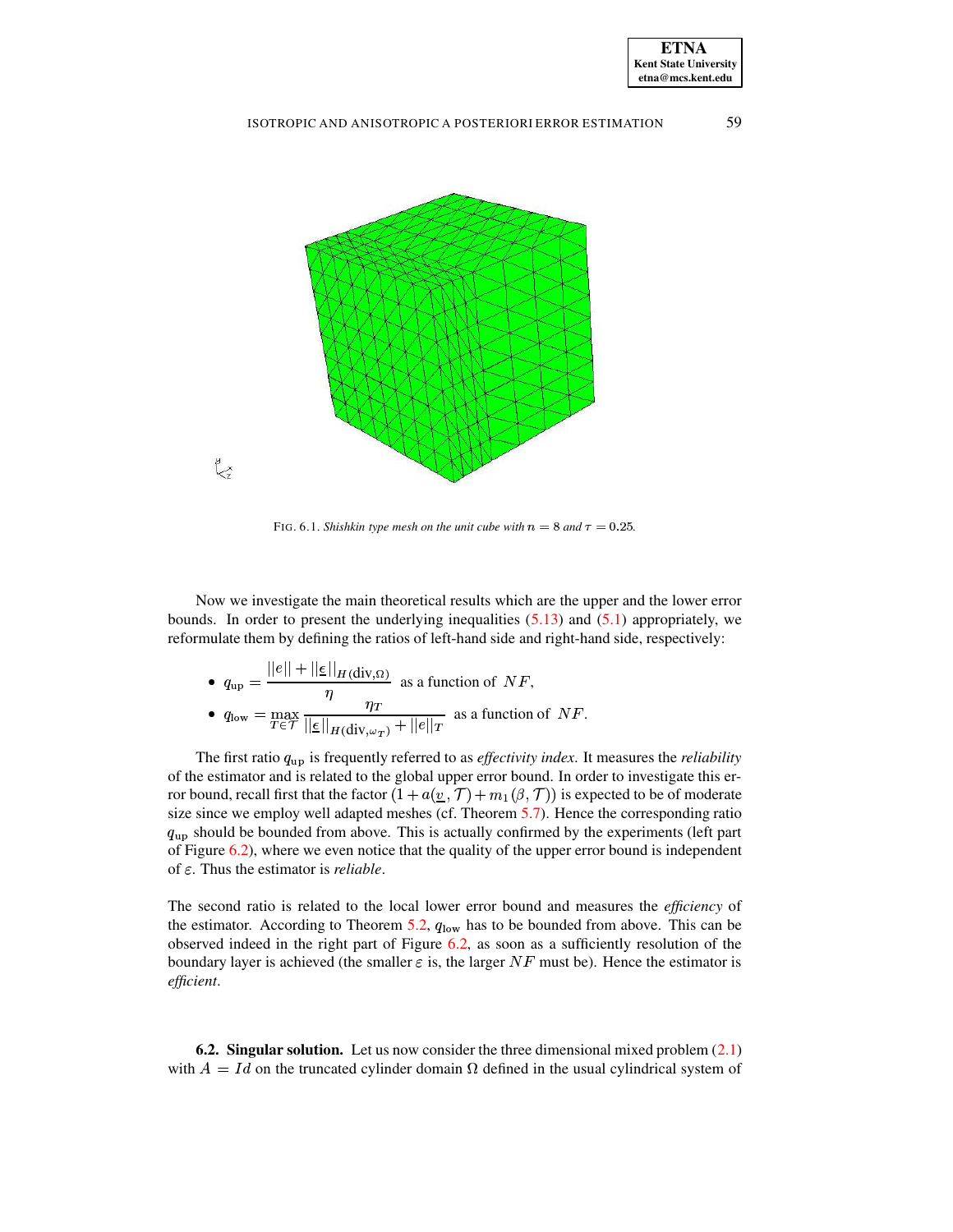

FIG. 6.2.  $q_{\text{up}}$  (left) and  $q_{\text{low}}$  (right) in dependence of NF, anisotropic solutions.

<span id="page-22-5"></span>coordinates  $(r, \theta, z)$  by :

$$
\begin{cases} 0 \le r \le 0.1, \\ 0 \le \theta \le \frac{3\pi}{2}, \\ 0 \le z \le 0.1. \end{cases}
$$

The tests are performed with the following prescribed exact solution  $u$  satisfying the homogeneous Dirichlet boundary conditions on  $\partial\Omega$  and defined by :<br>  $u(r, \theta, z) = r^{\frac{2}{3}}(0.1 - r) \sin\left(\frac{2\theta}{\theta}\right) z(0.1 - z)$ 

$$
u(r,\theta,z) = r^{\frac{2}{3}}(0.1-r)\sin\left(\frac{2\,\theta}{3}\right)z(0.1-z).
$$

This solution  $u$  does not belong to  $H^2(\Omega)$ , and has the typical edge singular behaviour near the edge  $r = 0$ . Because of this edge singularity, the mesh is refined in the radial direction near the axis of the cylinder, making it anisotropic (see Figure [6.3\)](#page-23-8). The finite element and the algorithm are the same as in Section [6.1.](#page-20-1)

Once again, we plot  $q_{\text{up}}$  and  $q_{\text{low}}$  defined in Section [6.1](#page-20-1) versus NF. This is done in Figure [6.4.](#page-23-9) Each of these two parameters is bounded from above. That confirms that the estimator is actually reliable and efficient, even for a singular solution as theoretically expected.

The tests presented in this section have been performed with the help of the NETGEN mesh generator (Johannes Kepler University of Linz in Austria) and the SIMULA+ finite element code (MACS, University of Valenciennes and LPMM, University and ENSAM of Metz, both in France).

#### REFERENCES

- <span id="page-22-4"></span>[1] G. ACOSTA AND R. G. DURÁN, *The maximum angle condition for mixed and non-conforming elements,Application to the Stokes equations*, SIAM J. Numer. Anal., 37 (1999), pp. 18–36.
- <span id="page-22-1"></span><span id="page-22-0"></span>[2] A. ALONSO, *Error estimators for mixed methods*, Numer. Math., 74 (1996), pp. 385–395.
- [3] T. APEL, *Anisotropic Finite Elements: Local Estimates and Applications*, Adv. Numer. Math, (1999).
- <span id="page-22-3"></span><span id="page-22-2"></span>[4] T. APEL AND S. NICAISE, *The finite element method with anisotropic mesh grading for elliptic problems in domains with corners and edges*, Math. Methods Appl. Sci., 21 (1998), pp. 519–549.
- [5] T. APEL, S. NICAISE AND J. SCHÖBERL, *Crouzeix-Raviart type finite elements on anisotropic meshes*, Numer. Math., 89 (2001), pp. 193–223.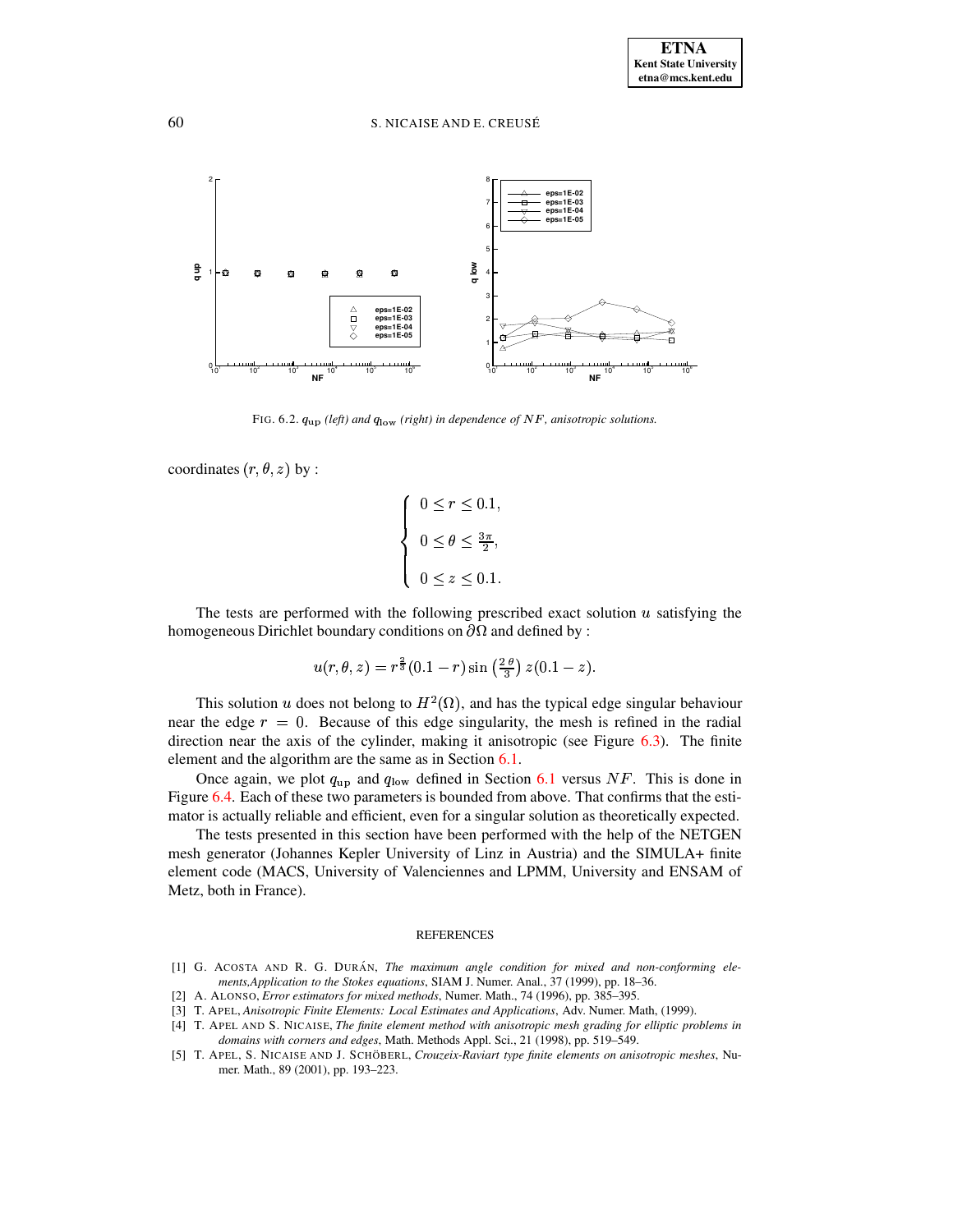



飞×

<span id="page-23-8"></span>FIG. 6.3. *truncated cylinder mesh refined near the axis.*



FIG. 6.4.  $q_{\text{up}}$  (left) and  $q_{\text{low}}$  (right) in dependence of NF, singular solution.

- <span id="page-23-9"></span><span id="page-23-4"></span>[6] D. BRAESS AND R. VERFÜRTH, *A posteriori error estimators for the Raviart-Thomas element*, SIAM J. Numer. Anal., 33 (1996), pp. 2431–2444.
- <span id="page-23-1"></span><span id="page-23-0"></span>[7] F. BREZZI AND M. FORTIN, *Mixed and Hybrid Finite Element Methods*, Springer, New York, 1991.
- [8] C. CARSTENSEN, *A posteriori error estimate for the mixed finite element method*, Math. Comp., 66 (1997), pp. 465–476.
- <span id="page-23-5"></span>[9] C. CARSTENSEN AND G. DOLZMANN, *A posteriori error estimates for mixed fem in elasticity*, Numer. Math., 81 (1998), pp. 187–209.
- <span id="page-23-7"></span><span id="page-23-6"></span>[10] P. G. CIARLET, *The Finite Element Method for Elliptic Problems*, North-Holland, Amsterdam, 1978.
- [11] M. COSTABEL, M. DAUGE AND S. NICAISE, *Singularities of Maxwell interface problems*, RAIRO Model. ´ Math. Anal. Numér., 33 (1999), pp. 627-649.
- <span id="page-23-3"></span>[12] E. CREUSE´, G. KUNERT AND S. NICAISE, *A posteriori error estimation for the Stokes problem: Anisotropic and isotropic discretizations*, Math. Models Methods Appl. Sci., 14 (2004), pp. 1297–1341.
- <span id="page-23-2"></span>[13] M. DAUGE, *Elliptic boundary value problems on corner domains – smoothness and asymptotics of solutions*, Lecture Notes in Math., Vol. 1341, Springer, Berlin, 1988.